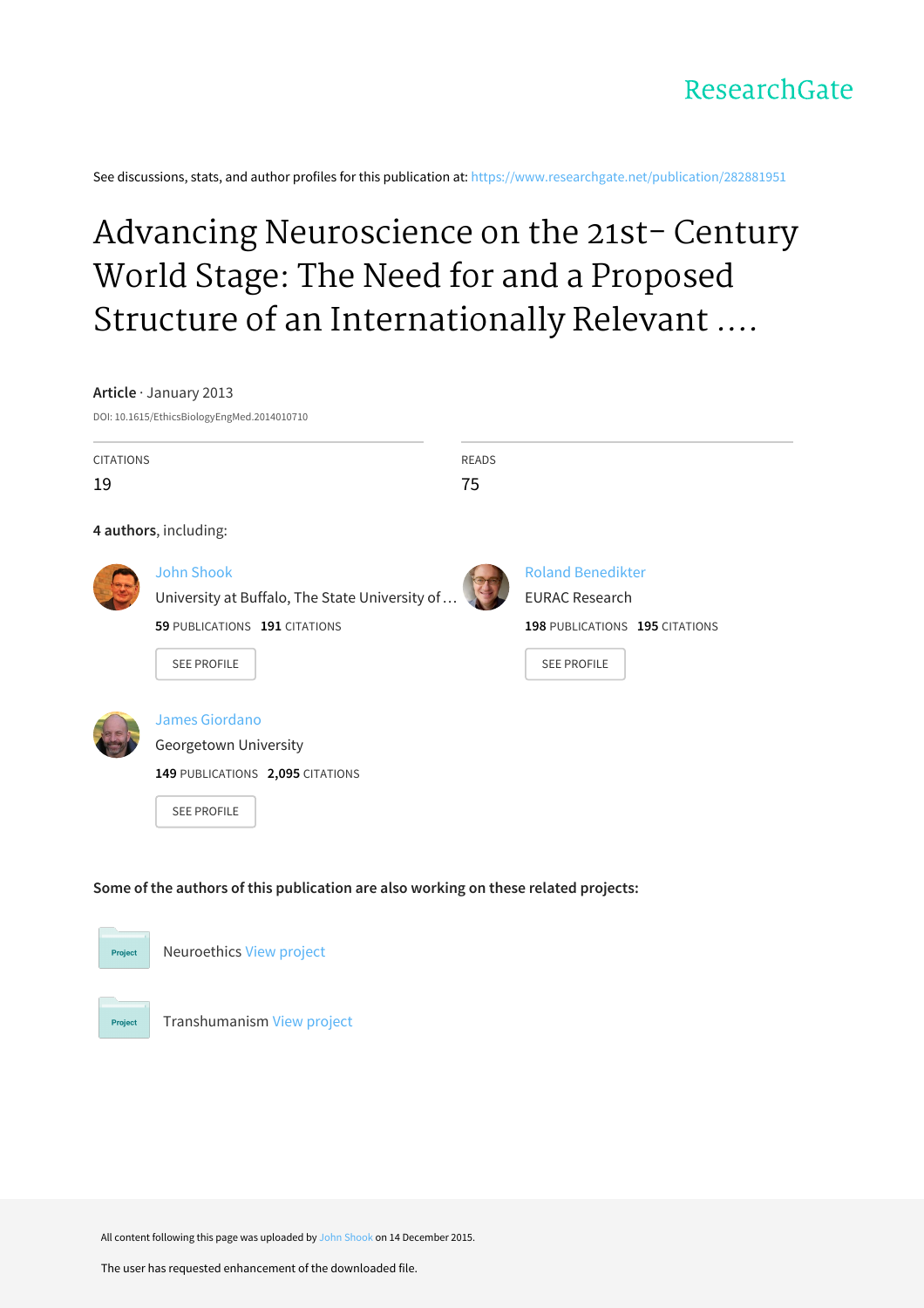# **Advancing Neuroscience on the 21st Century World Stage: The Need for – and Proposed Structure of – an Internationally-Relevant Neuroethics**

Elisabetta Lanzilao<sup>1</sup>, John R. Shook<sup>2</sup>, Roland Benedikter<sup>3</sup>, & James Giordano  $1.4.5*$ 

1 Department of Graduate Liberal Studies, Georgetown University, Washington, DC, USA

2. Philosophy Department, University of Buffalo, Buffalo, NY, USA

3. Orfalea Center, University of California, Santa Barbara, CA, USA

4. Neuroethics Studies Program, Pellegrino Center for Clinical Bioethics, Georgetown University Medical Center, Washington, DC, USA

5. Human Science Center, Ludwigs-Maximilians Universität, München, GER.

\*Address all correspondence to: Prof. James Giordano PhD, Neuroethics Studies Program, Pellegrino Center for Clinical Bioethics, Georgetown University Medical Center, 4000 Reservoir Rd, Bldg D, Suite 238, Washington, DC, USA 20057; Tel.: 202-687-1160; Fax: 202-280-1378; Email: jg353@georgetown.edu

**ABSTRACT:** Neuroscience has made ardent strides in assessing, accessing and engaging the structure and function(s) of the brain through the use of ever more advanced and sophisticated innovations in bio-engineering. Recent trends reveal the growth of neuroscientific and neurotechnology (i.e. - neuroS/T) investments worldwide. The internationalization of neuroS/T will likely influence – and be affected by – extant and newly established asymmetrical relationships between developed, developing, and non-developed nations. The speed, extent and power conferred by neuroS/T give rise to a number of pressing ethical, as well as legal and social questions and issues, and are fostering wider awareness, anticipation, and anxiety. The field of neuroethics addresses these issues and their possible resolutions. But we query if and how neuroethics might be developed – and enacted – to sustain international relevance, validity and value. Herein, we offer a model for an applied, international neuroethics; starting from an overview and analysis of its sociopolitical potential on a global level, we examine this model in light of Principlism and some additional useful precepts and guidelines. We conclude by offering Rawlsian "reflective equilibrium" as a bridge to Dower's theoretical construct of 'communitarian cosmopolitanism', and thereby yield a procedural method that satisfices our fundamental premises and corollary principles.

**KEY WORDS:** neuroethics; neuroscience; neurotechnology; society; principles; cosmopolitanism; communitarianism; globalism.

# **I. INTRODUCTION**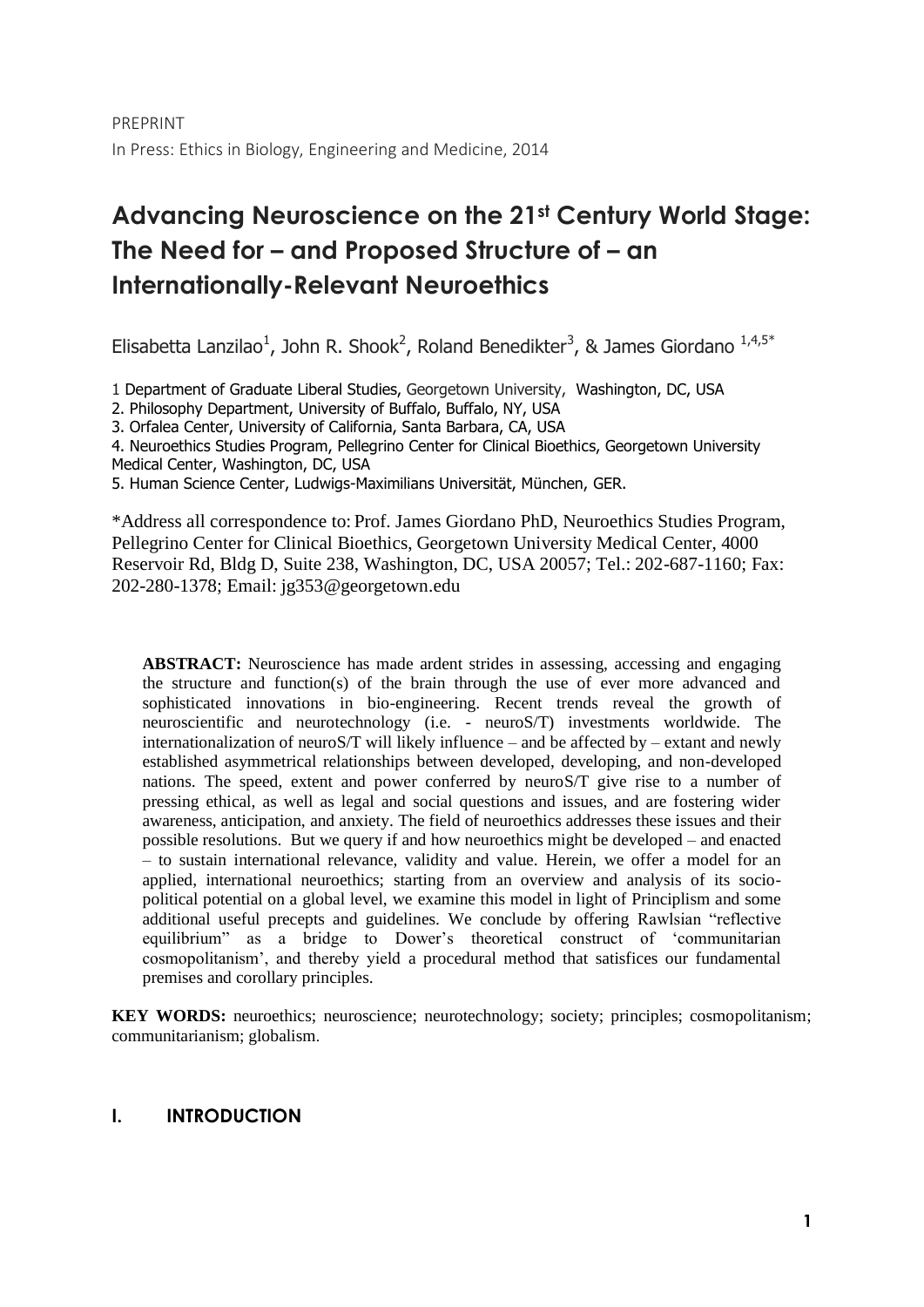Neuroscience has made ardent strides in assessing, accessing and engaging the structure and function(s) of the brain through the use of ever more advanced and sophisticated innovations in bio-engineering and technology (i.e. - neurotechnologies). The past 10 years have borne witness to an accelerated pace of neuroscientific advancement, due in part to both 1) expansion within its constituent disciplines, and 2) the conjoinment of new disciplines and technologies (e.g.- genetics, nanoscience, cyberscience) under a broadening rubric. The conveyance of neuroscientific developments into medical and social contexts is accelerating. Challenges to long-held notions about the basis of consciousness and the nature of the brain-mind-self relationship are in turn prompting reexaminations into concepts of 'personhood' and various aspects of the person-in-society. These developments are inevitably inspiring reflections and re-evaluations upon sociallydefined ontologies, values, and moral norms, along with ethical responsibilities involved with constructs about the social and/or absolute "good".

Such technical and epistemological shifts are "grand challenges" as proposed and targeted by "big science" initiatives such as the *Brain Research through Advancing Innovative Neurotechnologies* (*BRAIN*) project, an agenda to generate federal and private subsidy in support of consilient research that seeks to establish US efforts in brain science as part of a worldwide enterprise, inclusive of the European Union's ongoing *Human Brain Project* and the Asian *Decade of the Mind* program. The speed, extent and powerful capabilities conferred by neuroscience and neurotechnology give rise to a number of unavoidably pressing ethical, as well as legal and social questions and issues (see Giordano<sup>1</sup> for current overview), and are fostering wider public – and professional – awareness, anticipation, and anxiety (See Table I)

Table I about here.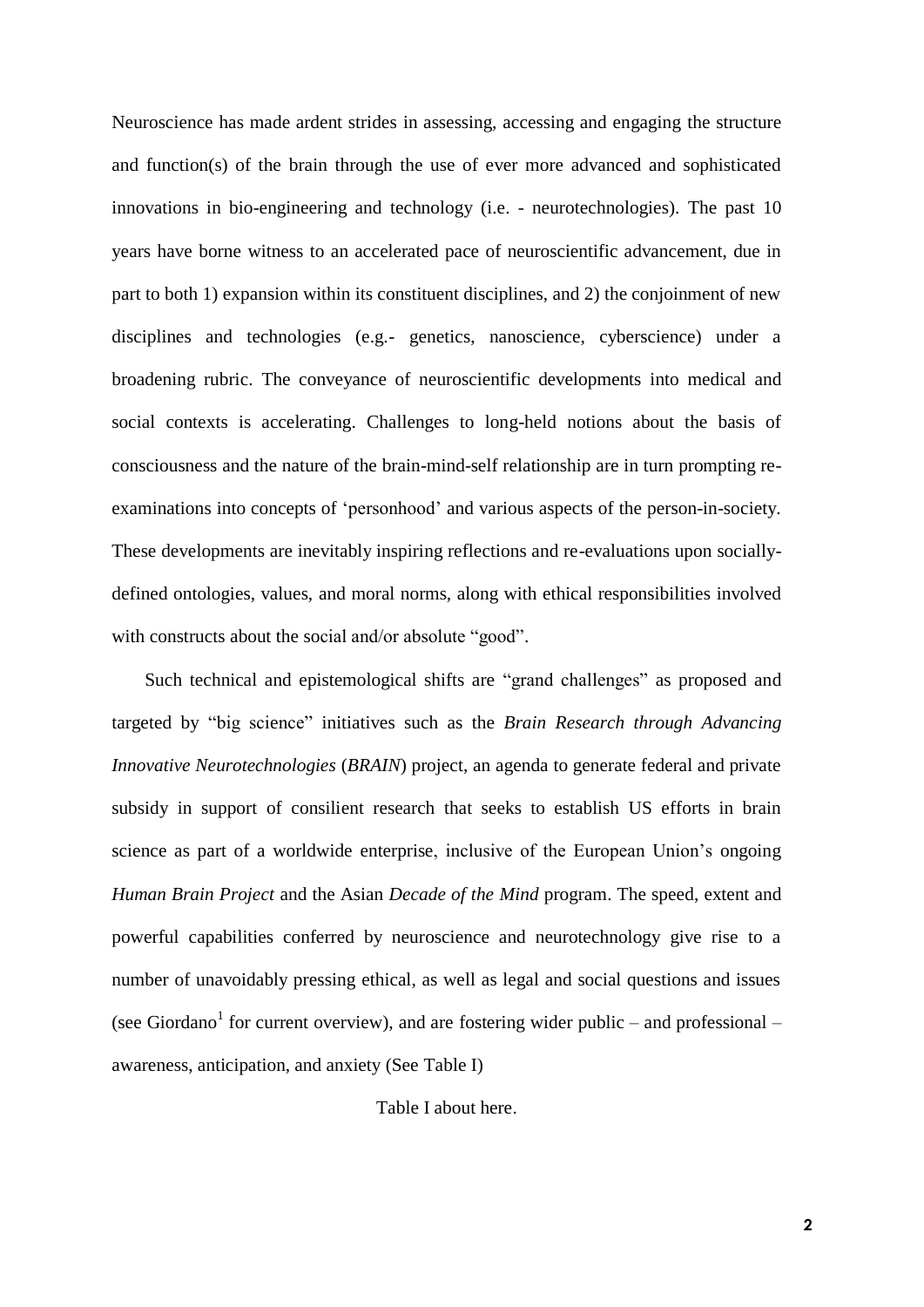# **II. NEUROSCIENCE, NEUROTECHNOLOGY, AND NEUROETHICS ON – AND FOR - THE 21ST CENTURY WORLD STAGE**

Consistent with the revenues devoted to, and generated by, the aforementioned brain research initiatives, economic predictions for 2020 confirm the rise of neuroscience and neurotechnology (so-called neuroS/T) as dominant forces in global markets. Recent trends reveal the growth of neuroscientific and neuro-engineering investments worldwide. Current estimates claim that Asian neuroS/T research and development will surpass that of the United States and Europe, acquiring a 60% increase in overall market growth within the next 5 to 7 years.<sup>2</sup> Moreover, the internationalization of neuroS/T will likely influence – and be affected by – extant and newly established asymmetrical relationships between developed, developing, and non-developed nations.<sup>3,4</sup>

This situation is already prompting prudential inquiries about guiding and governing the appropriate and justifiable applications of neuroS/T. The field of neuroethics has been developed to address these issues and questions. Although still somewhat nascent, in just over a decade neuroethics has assembled a considerable body of research, address and application. Two main aspects or "traditions" have taken primacy thus far: 1) the neuroscience of moral cognition, emotions, and behaviors for discerning how our moral capacity (and ethical judgment) develops and functions; and 2) inquiry into ethical questions about the use – and misuse – of neuroscience and neurotechnology in areas such as health care, civic life, and national security.<sup>5,6,7</sup>

Given the reality that neuroS/T is, and is becoming, an ever more international endeavor, we may anticipate how each country can separately pursue its own interests,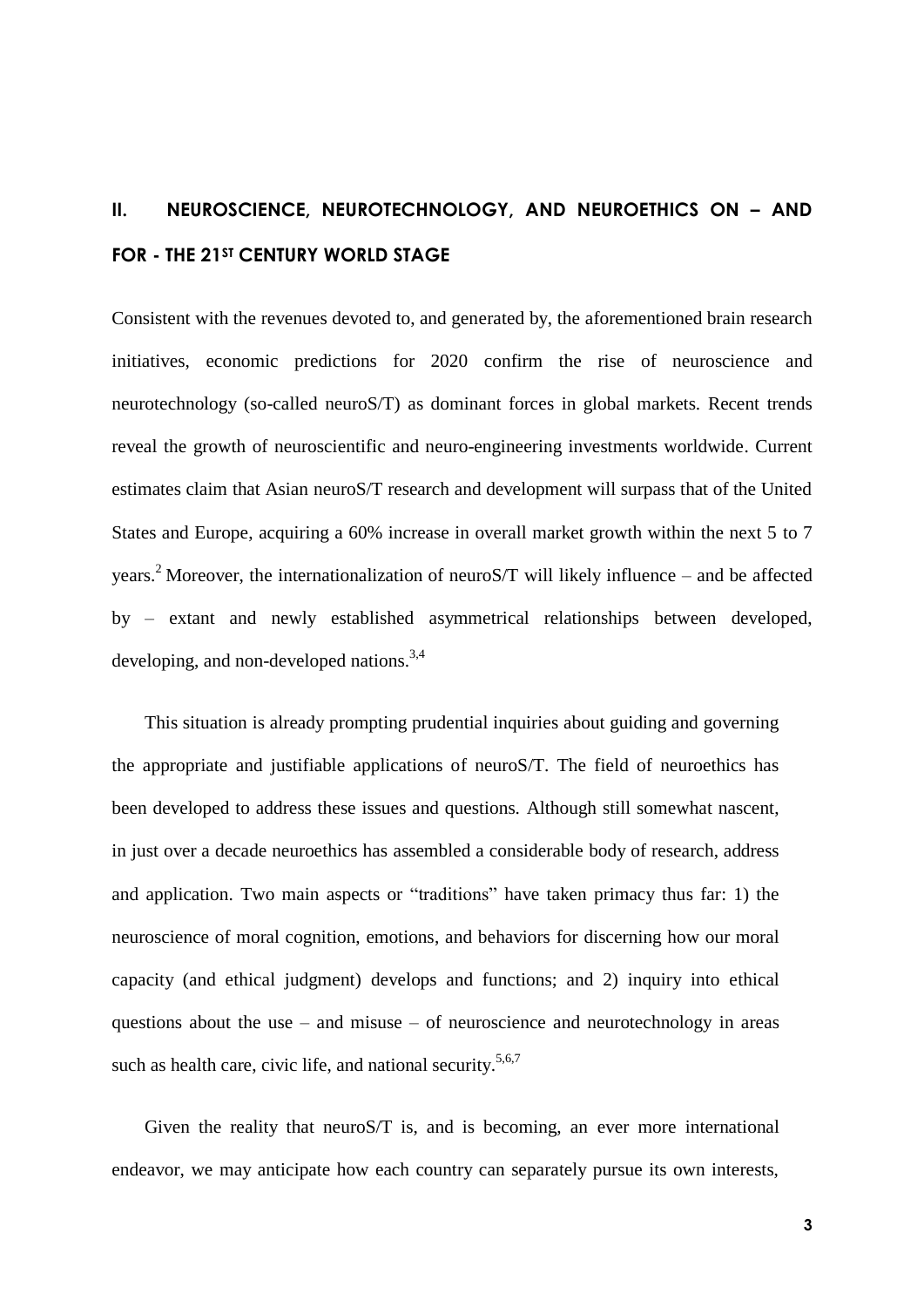yet we might also seek normative premises for a neuroethics yielding a valid international purview. In this respect, we must ask if and how the idea of a global community, if at all possible,<sup>8,9</sup> compels the ideal of universal ethical guidance, and does this ideal provide the groundwork upon which some form of internationally valid neuroethical paradigm could tentatively be built? Globalization has established conditions for restructured individual and collective identities, which are often configured as new forms of cultural hybridization and synthesis. These changing identities provided well-springs for novel ethical theories striving to reach an accommodating and reasonable 'mid-ground' for theoretical and factual conciliation between universalism and some kind of contextual socio-cultural specificity. We assert that the valuable practicality of an internationally-relevant paradigm of/for neuroethics depends on conciliating tensions between the 'local' and the'global' that so deeply affect the definition, assessment, and implementation of neuroS/T research and applications.

To implement this global neuroethics project, we argue that two premises will be essential. First, is the presumption that a global community, although conceptually selfreferential and unprecedented, already exists in some nascent form, and provides a valid basis for a common moral frame.<sup>1</sup> Second, is that neuroethics  $-$  as a discipline and set of applicable practices – should articulate a working normative paradigm designed for this international context.From these premises, we further propose that an internationally relevant neuroethics must follow four corollary principles: 1) it must be sensitive to pluralist views and be liberated from prior hegemonic ideologies; 2) it must fully represent the contemporary reality of the bio-psychosocial human being, as reciprocally engaged in and engaged by human ecology; 3) it must embrace aspects of both individual and collective identity; and 4) it must observe standards of objectivity sufficient for broadly justifying practical ethical positions.

Herein, we offer a model for an applied, international neuroethics meeting the aforementioned criteria. Starting from an overview and analysis of its socio-political potential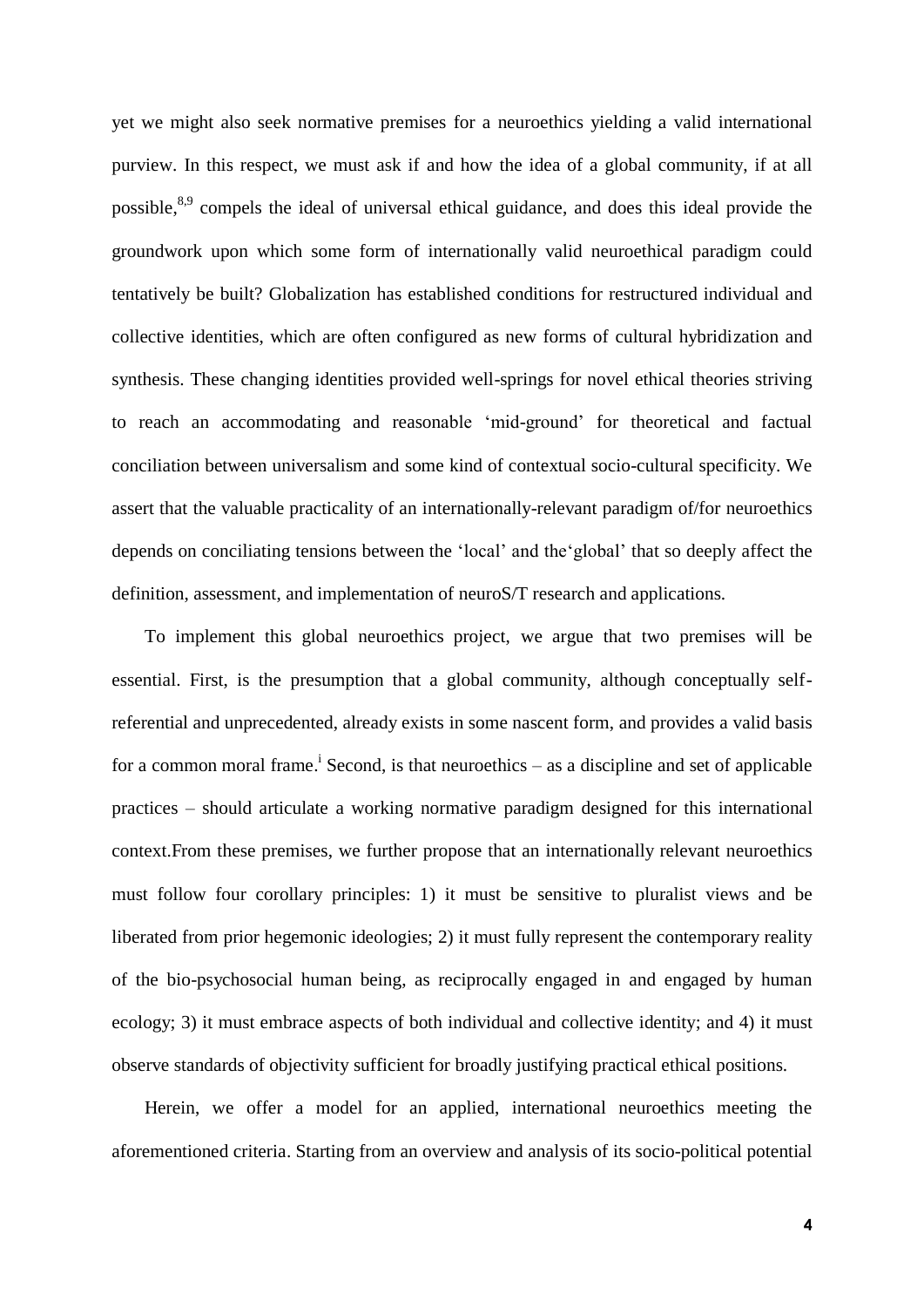on a global level, we examine this model in light of the principles of beneficence, nonmaleficence, respect for autonomy and justice (i.e.-  $Principlism<sup>10</sup>$ ) and some additional useful precepts and guidelines. Our tentative conclusion is that John Rawls' "reflective equilibrium" can serve as a bridge to Nigel Dower's theoretical construct of 'communitarian cosmopolitanism', <sup>8</sup> yielding a procedural method that satisfies (or at least satisfices) our fundamental premises and corollary principles.

# **III. NEUROETHICS: "TRADITIONS" AND INTERNATIONAL CHALLENGES AND OPPORTUNITIES**

Neuroethics' first "tradition" explores the putative neural substrates and mechanisms of moral cognition, emotion, and behavior, thereby providing an understanding of the ways that organisms relate to others, environments, and the sociocultural contexts in which they are nested.<sup>11-17</sup> We maintain that this could be more accurately described as studies into 'neuroecology' – the neural bases of environmental interaction and action – so as to afford finergranularity to Roskies<sup>55</sup> description of neuroethics' first tradition as the neuroscience of ethics. Within our framework, a human being is fully acknowledged as a bio-psychosocial entity, determining and determined by ecology, responsive and adapting to conditions, and vulnerable to the predicament of injury, disease, and finitude. The human being is a 'historicized' actor, interacting with a circumstantial context and responding to a surrounding contingent culture, which affects the "neurocognitive-emotional-environmental" dimensions of this interaction, and shapes the expression of the ways that information, knowledge, and tools are developed and used.<sup>18</sup>

Neuroethics' second tradition examines the ways that neuroscientific techniques and technologies are used, queries the modes through which neuroscientific findings are applied, and addresses the ethical and socio-legal issues, questions and problems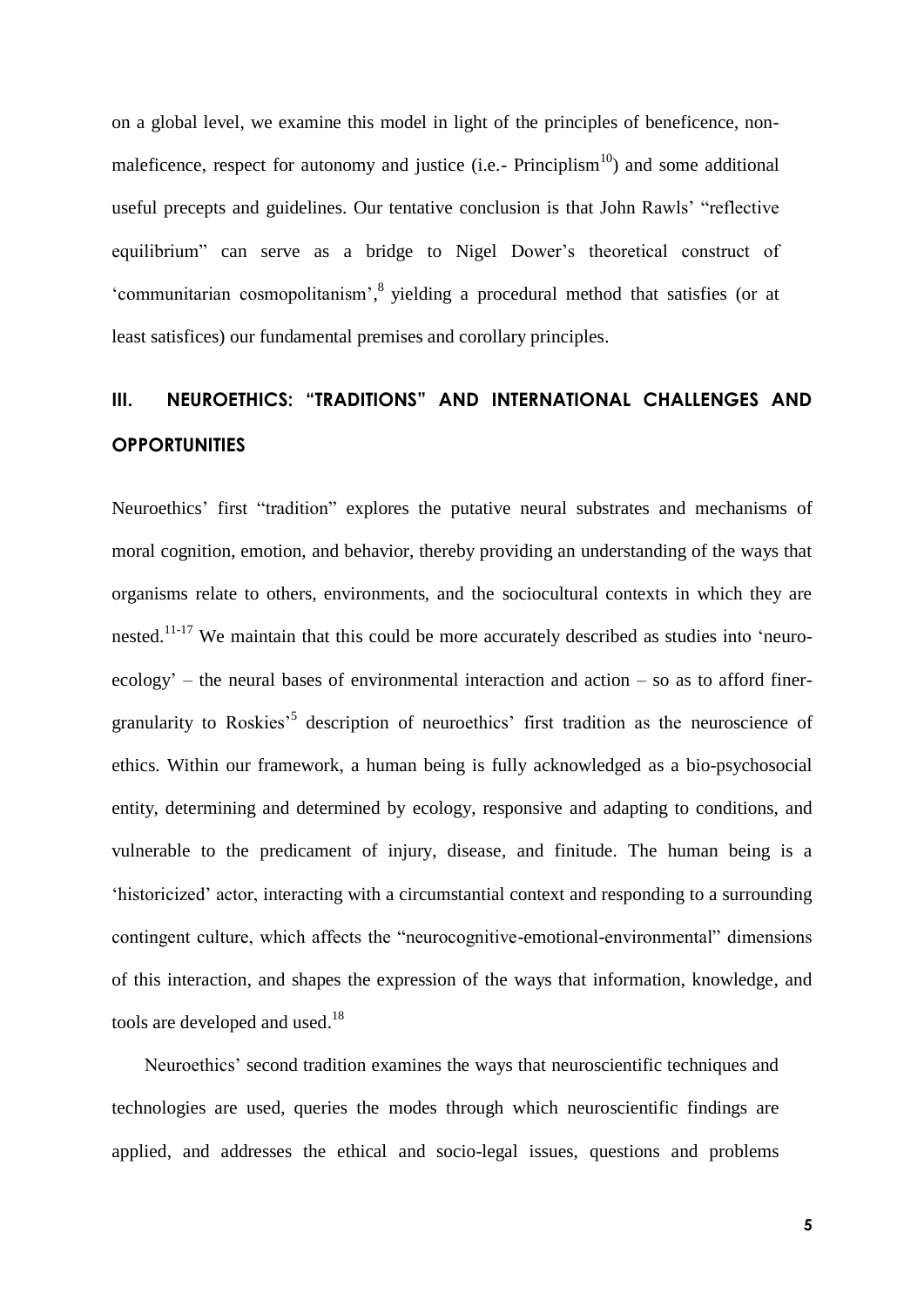generated by neuroscientific research and its applications in medicine, public life, and global relations.<sup>5,6,11,12,13,14</sup> While methodologically derived and linked to basic and clinical bioethics, we posit that neuroethics can focus on unique questions and problems generated by studies of the brain and consciousness relating to any ethical inquiry, including persistent "hard problems" inherent to neuroscience, and the unknowns surrounding any applications of neuroscientific techniques and tools affecting humans and the human predicament.

As reflected by its growing corpus of literature, neuroethical issues range from the philosophical to the juridical. This fortifies the pursuit of an organized, well-articulated neuroethics initiative that explicitly addresses neuroscience, ethics, legal and social issues (NELSI). Due regard for the social sphere, as our neuro-ecological framework requires, prompts careful consideration of cultural diversity, as well as economic and political forces.<sup>7</sup> Deep questions cannot be avoided at this level. How, for example, might neuroscientific research, the clinical and social benefits provided by neuroscience, and the burdens, risks, and harms that may be incurred through the misuse or purposive abuse of neuroscience and its technologies be leveraged in the biological, psychological, socio-economic, and political milieu of the 21st century world-stage?

The broad implications of this ambitious neuroethics must acquire global relevance, particularly with regards to domestic and international policy-making.<sup>16,19,20</sup> We claim that neuroethics deserves the status of a recognized "social force" because it 1) provides a viable analysis of how "moral" constructs are formulated, perceived, and decided upon by individuals and societies, 2) addresses the ways that neuroscience influences such knowledge and its meaning and use, and as such, 3) can be considered to be a "proto-political discipline".<sup>16</sup> The idea of an internationally-relevant neuroethics is not merely geographical, economic, or political, since it automatically arises from the global dimensions of its subject. As we have emphasized, neuroethics follows neuroscience's study of embodied brains, and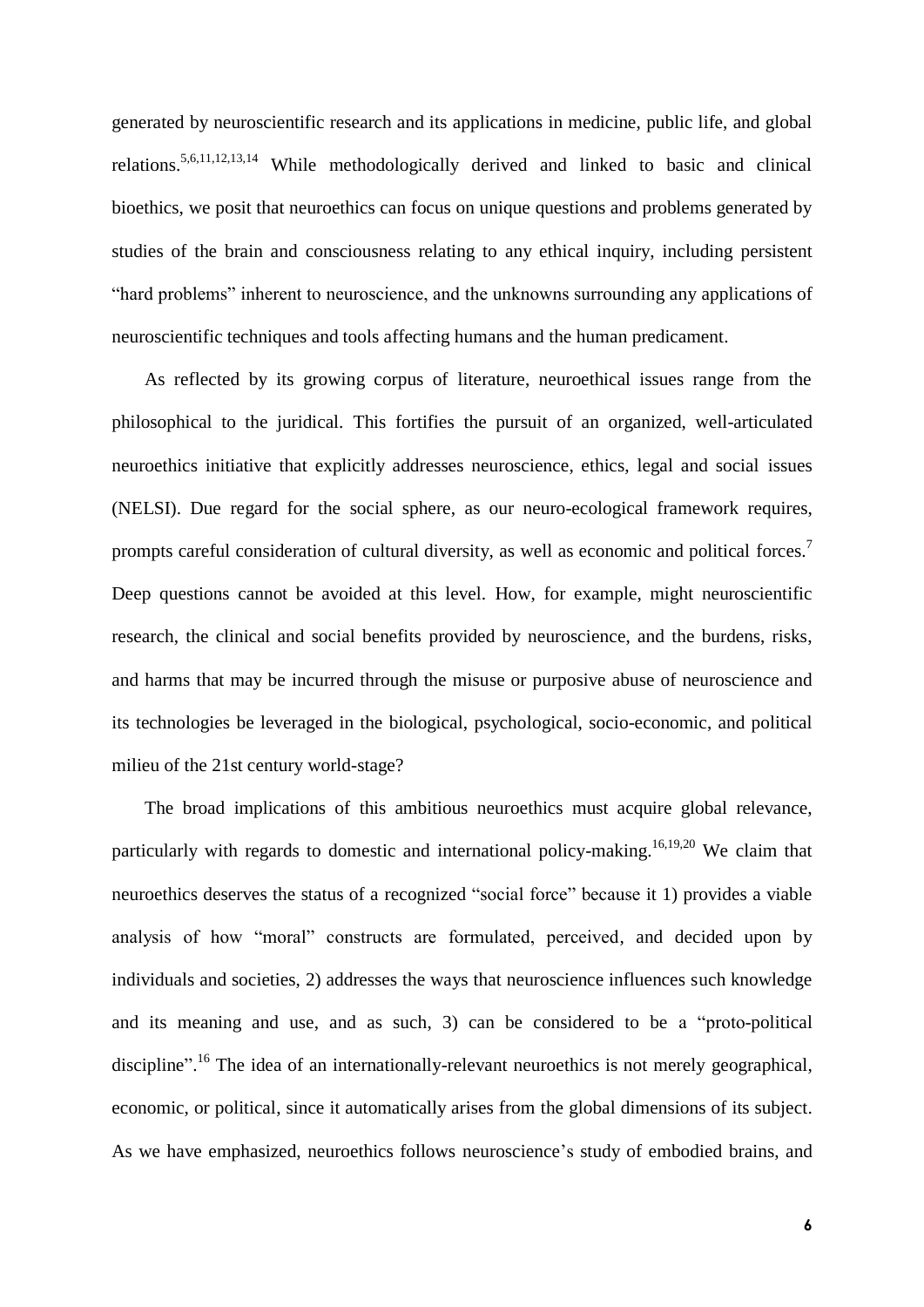the ways that brains generate cognitive activities and behaviors for all inter-personal and social conduct, and addresses and employs neuroscience's epistemic and technical tools for controlling those functions on individual, group, and even population levels. The informational basis of neuroethics – i.e. – the research produced by neuroscience – and the realities of neuro-cognitive and behavioral variables, all reflect the abundant pluralism (contributed by the diversity of individuals within world cultures), and inherent peculiarities of specific individuals and socio-cultures.<sup>21,22</sup>

This multi-level dimensionality is presently underscored by worldwide discussions of neuroscience and neuroethics.<sup>17,23</sup> Hence, neuroethical issues are both global and local, and neuroethics – as a discipline and in practice – must both reflect, and commit to this diversity. The drive to "globalize" neuroscience and neuro-ethical deliberation is hardly as easy as ecological principles may make it appear. Such a program requires a redefined integrative and culturally sensitive framework for ethical inquiry, which dictates 1) pragmatic assessment of neuroS/T capabilities and constraints; and 2) responsibility to prudently use neuroscientific information, outcomes, and tools in the social sphere.<sup>14</sup> At face value, this seems reasonable enough, yet determining which sorts of ethical system(s) and framework(s) such a broad-based neuroethics would provide, along with developing, articulating, and sustaining these ethical guidelines in practice, is also far from simple. The mere fact that socio-cultural pluralism imparts deep diversity in individual, group, and community needs, values, and desires makes any attempt at universal, or at least far-reaching ethical alignment an exceedingly difficult matter. At the fore is the importance of considering whether such tasks – and the resulting outcome(s) – will devolve to either frank ethical relativism, or ethical imperialism. Acknowledging this potential pitfall is a vital first step toward deliberations leading to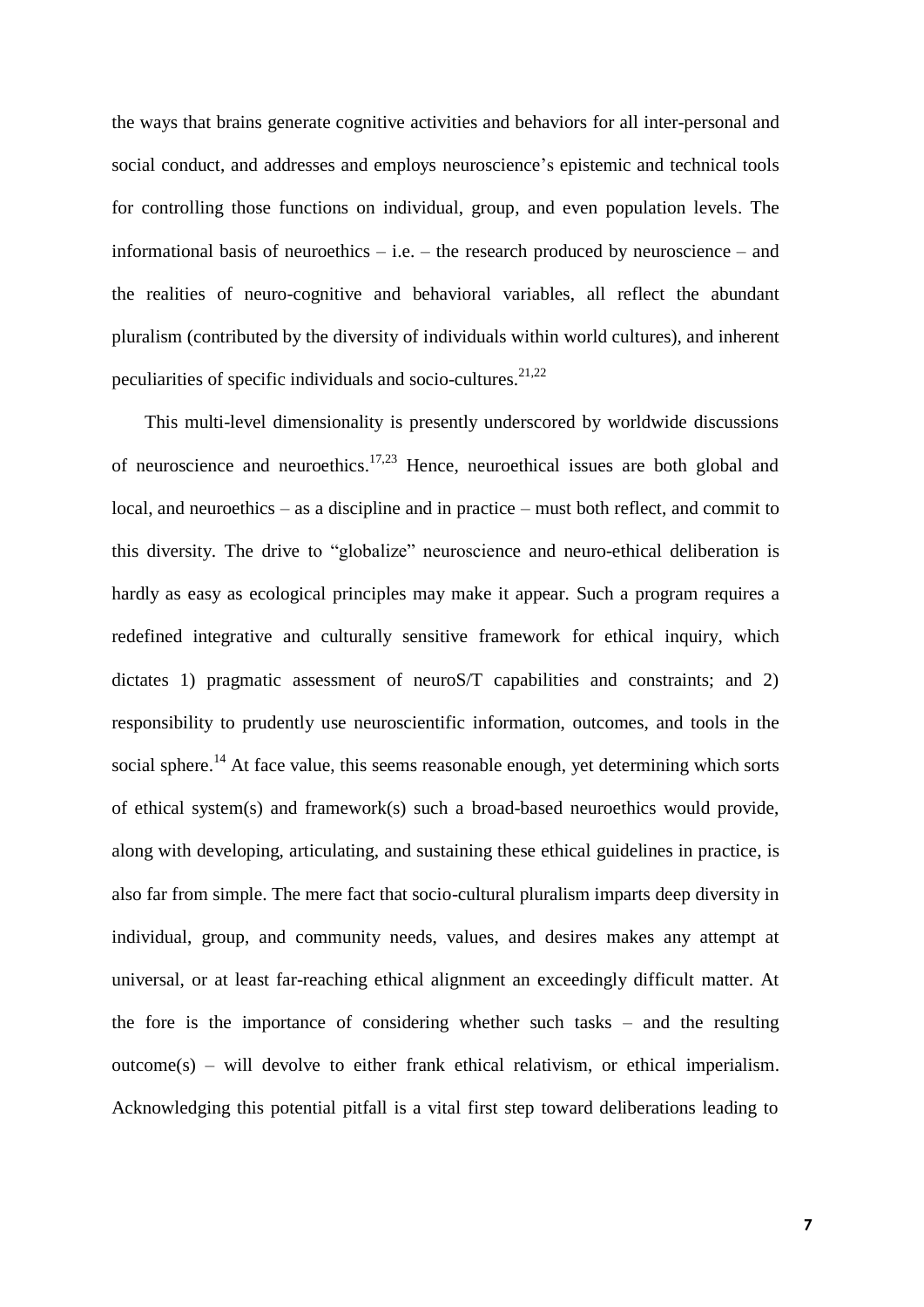the formulation of a system of neuroethics that could be universally plausible and internationally tenable.

Elsewhere we have opined that in these terms, and within the framing of a (neuro) biopsychosocial model, neuroethics can be seen as a self-referential and self-contained "metaethics" in its capacity to independently address 1) moral capacity, 2) moral practice, and 3) moral principle.<sup>13,14,17</sup> As we have re-emphasized here so far, neuroscientific knowledge (as combined with biological, cognitive and social science) provides iterative information that can – and should – be applied to the comprehension of human socio-moral capacities. This growing body of information will inevitably foster revisions and/or adjustments to extant theories of sociality and morality, inclusive of the ways that science and technology are engaged and utilized.<sup>16,17</sup> A fully developed neuroethics will have no choice but to undertake a complete reevaluation of all culturally normative traditions, including moral systems and ethical traditions. The only real question is whether neuroethics will instead arbitrarily halt at some boundary that is deemed too sensitive for transgression. Understanding how humans enact and follow normative belief systems is unavoidably universal for we are one species – it is already too late to raise any demand that some protected sphere of life go unquestioned and some moral value remain absolute. Cultural traditions are in the habit of demanding specific absolutes for subsets of humanity. The destiny of neuroethics is to disregard 'unquestionable' absolutes for some, in the name of objective knowledge of our common humanity for all. Neuroethics is already value-laden – the question we pose is: which values shall it exemplify?

### **IV. TOWARD INTERNATIONAL RELEVANCE AND APPLICABILITY**

People value their local contexts for good reason. Cultural traditions and social conventions constitute the largest source of neuroethics' philosophical foundations and normative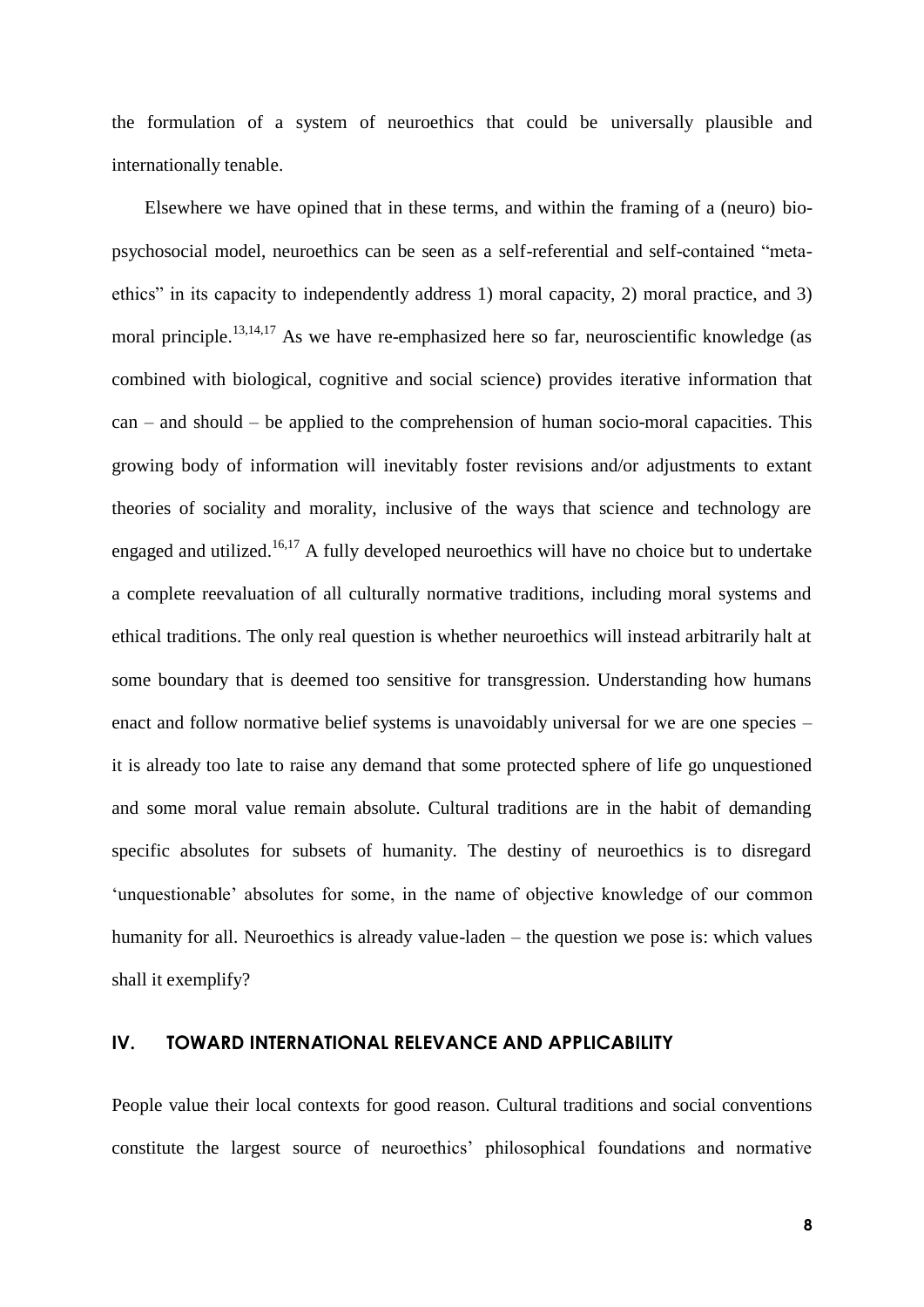guidelines.<sup>17</sup> There is ample literature to define, describe, and discuss the relevance of culture to human ecology, inasmuch as biology shapes and is shaped by environment (see, for example Ridley<sup>24</sup>). As described by Kwame Anthony Appiah,<sup>25</sup> cultures are comprised of "continuities *and* changes", through which the identity of a society is redefined and conferred. Cultural traditions can also account for social amenability and/or resistance to the use of neuroscientific information and technologies to affect and modify the cognitive functions and conduct of the individual, society and prevailing culture.<sup>17</sup> Such socio-cultural specificity at a local level can translate into normative fragmentation that can impede the attempts at broader discourse (if not agreement) needed for sustaining an internationallyrelevant – and applicable – neuroethics. Does normative relativism at a cultural level forever obstruct the pursuit of some universal norms valid at a global level? Previous philosophical efforts of past centuries are not overly encouraging in that direction, but we must recall that those efforts were not informed by the behavioral and brain sciences. As Fritz Jahr<sup>26</sup> presciently noted some nine decades ago, while philosophy provides ongoing questions for science to address, both philosophy and ethics must remain informed – and changed by – the answers that science may provide.

Apropos Jahr's invocation, the pursuit of a universally applicable neuroethical principles dictates a more comprehensive view of what Levy has referred to as "the new ethics of neuroethics".<sup>27</sup> In light of the pace and breadth of neuroS/T developments, and especially if and when compared to the tempo of social progress and ethical revision, an ethico-legal reflection upon new tools and constructs relevant to human activity in the social and political realm is necessary, in order to effectively guide the social manifestations of new tools and discoveries.<sup>16</sup> As Toope has observed,<sup>20</sup> increasing and re-orienting social responsibility is a complex and slow process, particularly if and when directed by national governments striving to define appropriate supportive policies.<sup>ii</sup>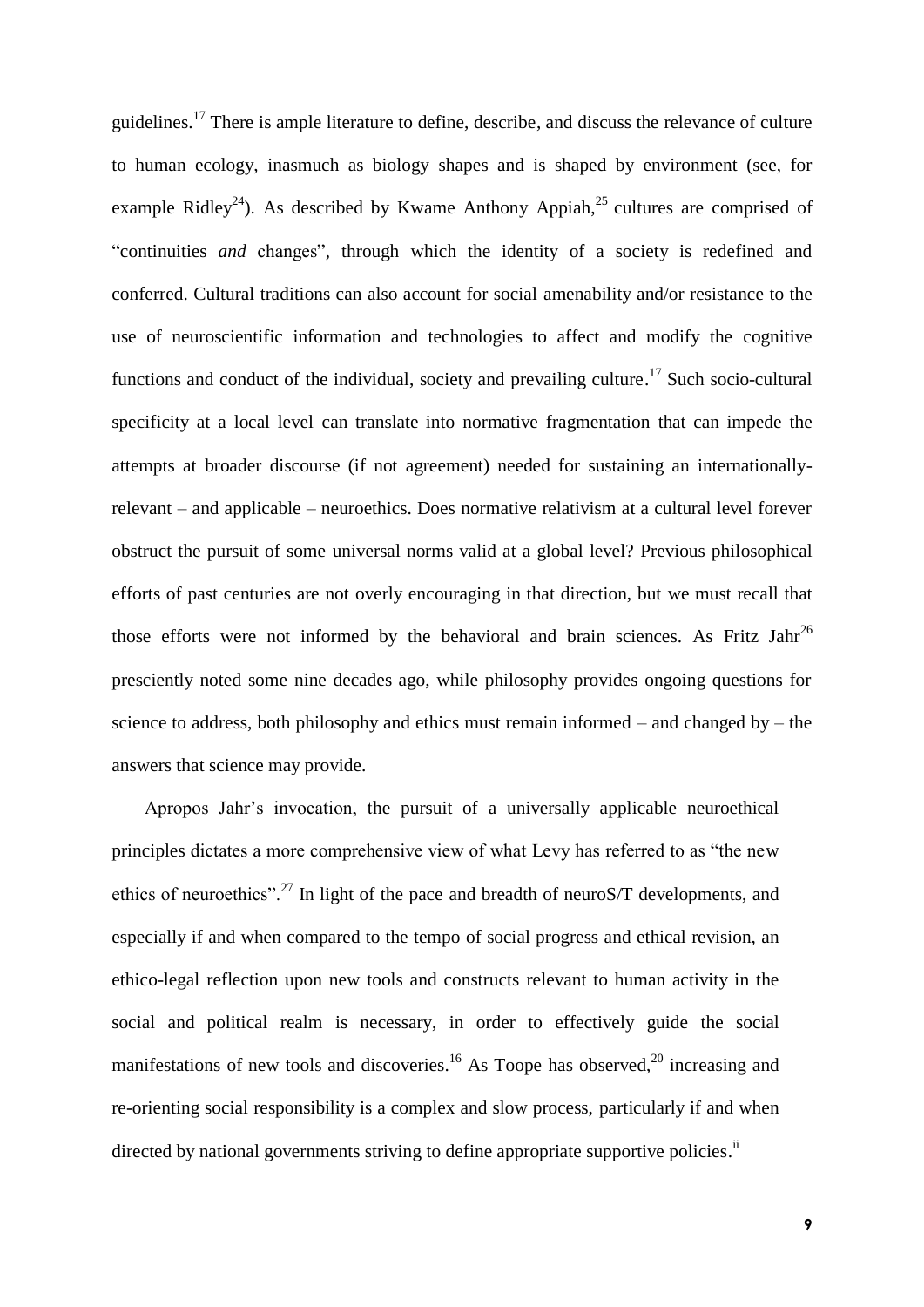#### **V. THE VALUE OF MID-LEVEL PRINCIPLES**

The idea of a broadly agreed-upon paradigm for a cross-cultural theory and practice of biomedical ethics is found in Beauchamp and Childress' proposal of a four-principled ethics: beneficence, non-maleficence, respect for autonomy, and justice. In the absence of philosophical consensus over ethical theory, the apparent flexibility and relative miscibility of the Principlist approach offers a somewhat discreet commitment to a large-scale acceptance and sharing of mid-level constructs applicable across cultural circumstances and contexts.<sup>10,21</sup>

Beauchamp and Childress' original notion of a broadly-construed morality relied upon moral intuition as a universally and trans-historically shared normative baseline for rational judgment.<sup>10,21</sup> Partially inspired by Rawls' concept of "wide reflective equilibrium",<sup>28</sup> Beauchamp and Childress arranged their four principles as credible foundations grounding wide-ranging ethical convergence. When taken together as a systematized approach, the philosophical neutrality of the four principles is itself a valuable heuristic tool with which to enact and assure dialogical exchange between "universal" moral standards to be systematized, and "particular" variability in socio-cultural norms and moral standards that affect if and how certain ethical "universals" are applied.

The intentionally undefined ranking of the four principles is however, a double-edged sword. Principlism allows for flexibility and broad applicability, yet it also incurs criticism in its lack of definitiveness and a tendency for confusion, if not tensions and conflicts, over how to prioritize the principles in various situations and circumstances. However, it is important to note that these principles are mid-level, and to be used *prima facie* by design and intent. We view this as a potential benefit: such flexibility can be a valuable opportunity for individuals to express preferences for options that are universally agreed upon to be granted – but not enforced – for living with human dignity. $^{29}$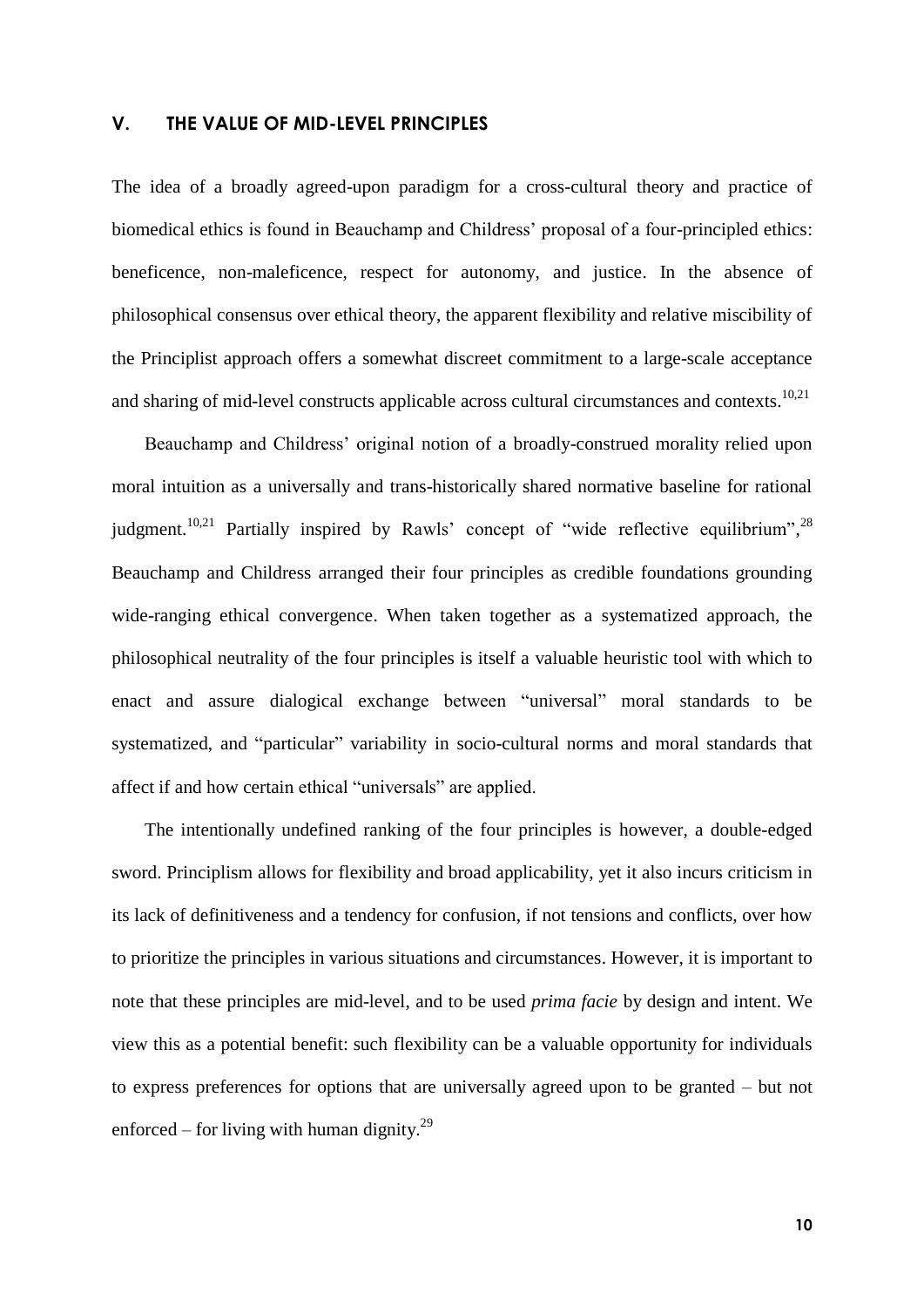#### **VI. NEUROETHICS: PRINCIPLISM RE-FRAMED**

Basic Principlism ultimately gains plausibility from common moral intuitions, whatever the source. Neuroethics has far more than folk intuitions and folk psychologies to work from. Eric Racine claims that neuroethics should adopt bioethical methodologies and tools and adapt them to the new challenges posed by neuroscientific progress.<sup>6</sup> We agree; without doubt, neuroethics can and should be seen as a field of ethics, and a sub-field of bioethics. What distinguishes neuroethics is its distinctive neuroscientific field of investigation: studies and manipulation of the brain and its functions, and the whole realm functions and manifest events of what is colloquially referred to as the mind. In short, neuroethics can address "what it means to be a thinking being",  $30$  and what it means to use neuroscience to investigate and affect the nature of being human.  $13,14,18,31-33$  Its broad and interdisciplinary applications can foster a systematic inter-disciplinarity, and an ability to move beyond limitations of Western philosophy and such philosophies' characteristic ethical concerns.<sup>17</sup>

We posit that common ground can be identified in a broadly *naturalistic* approach informing both bioethics and neuroethics, and the underlying conviction that social and moral phenomena are helpfully illuminated by the biological and behavioral sciences.<sup>6,34</sup> Instead of positing a narrow scientistic naturalism endemic to recent Western philosophy, we prefer a looser and liberal naturalism, of the sort defined as 'moderate' naturalism by Jonathan Moreno.<sup>35</sup> Naturalism generally rejects foundationalism in any form as a cornerstone for ethical inquiry,<sup>6</sup> preferring embodied empirical approaches instead, and the 'moderate naturalism' we advocate helpfully presumes a dynamic reciprocal engagement between object and subject. Where is neuroscience's proper place within this moderate naturalism? In Moreno's view, the scientific method as traditionally based upon the experiential source of knowledge should be preferred, but science itself is but one among many alternative valid products of human experience. Therefore, as Racine notes,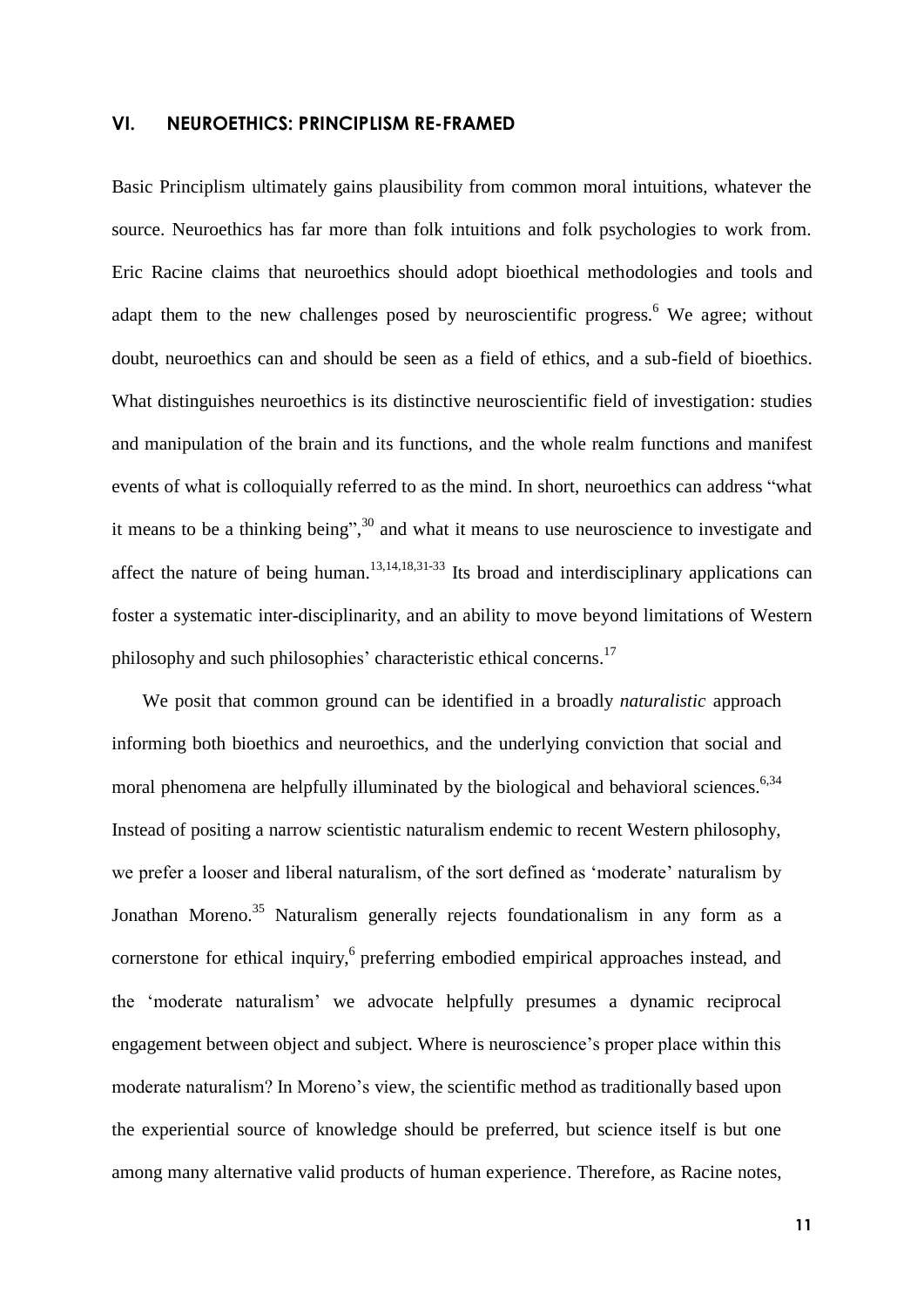Moreno's moderate naturalism pragmatically views ethical norms not as biological laws or derivations from biological laws, but rather as rules codified by and within the cumulative dynamic experience of a society.<sup>6</sup> This epistemological and methodological openness, interdisciplinarity, and flexibility to integrate theoretical and practical perspectives are methodologically crucial to the ecological and internationally-viable neuroethics herein under investigation.

From such considerations, Shook and Giordano propose four guidelines to address the reality and needs of an internationally-relevant neuroethics that are inspired by, and generally aligned with, Beauchamp and Childress' model of Principlism.<sup>17</sup> Starting from the four principles (i.e.- beneficence, non-maleficence, respect for autonomy, and justice), the purview of each are addressed and either accepted or modified, in light of neuroscientific trends in society, so as to offer innovative ethical constructs that are claimed to represent a novel, principled neuroethics that is ecologically grounded and naturalistically supported. Like Nussbaum and others, we want to preserve individual expression in cultural contexts; like Racine, Moreno, and George Khush $f^{36}$  we want to pragmatically respect neuroscience and ethics working together (see also: Giordano $31,32,37$ ). In our model, beneficence evolves into *empowerment,* so as to advance the capability of people to independently pursue their own well-being with the ultimate purpose to fulfill their lives but not in ways that impugn the freedom – and powers -of others; from non-maleficence, a principle of *non-obsolescence*  bespeaks a more proactive duty to sustain individual worth and value within a society, beyond a simple assertion of non-harm. The concept of respecting autonomy "evolves" into respecting *self-creativity*, as the right of persons to recreate themselves to pursue enrichment in their lives; finally, *citizenship* extends the principle of justice beyond merely fair allocation of scarce resources, to establish abilities to be a "free, equal, law-abiding, and participatory citizen". 17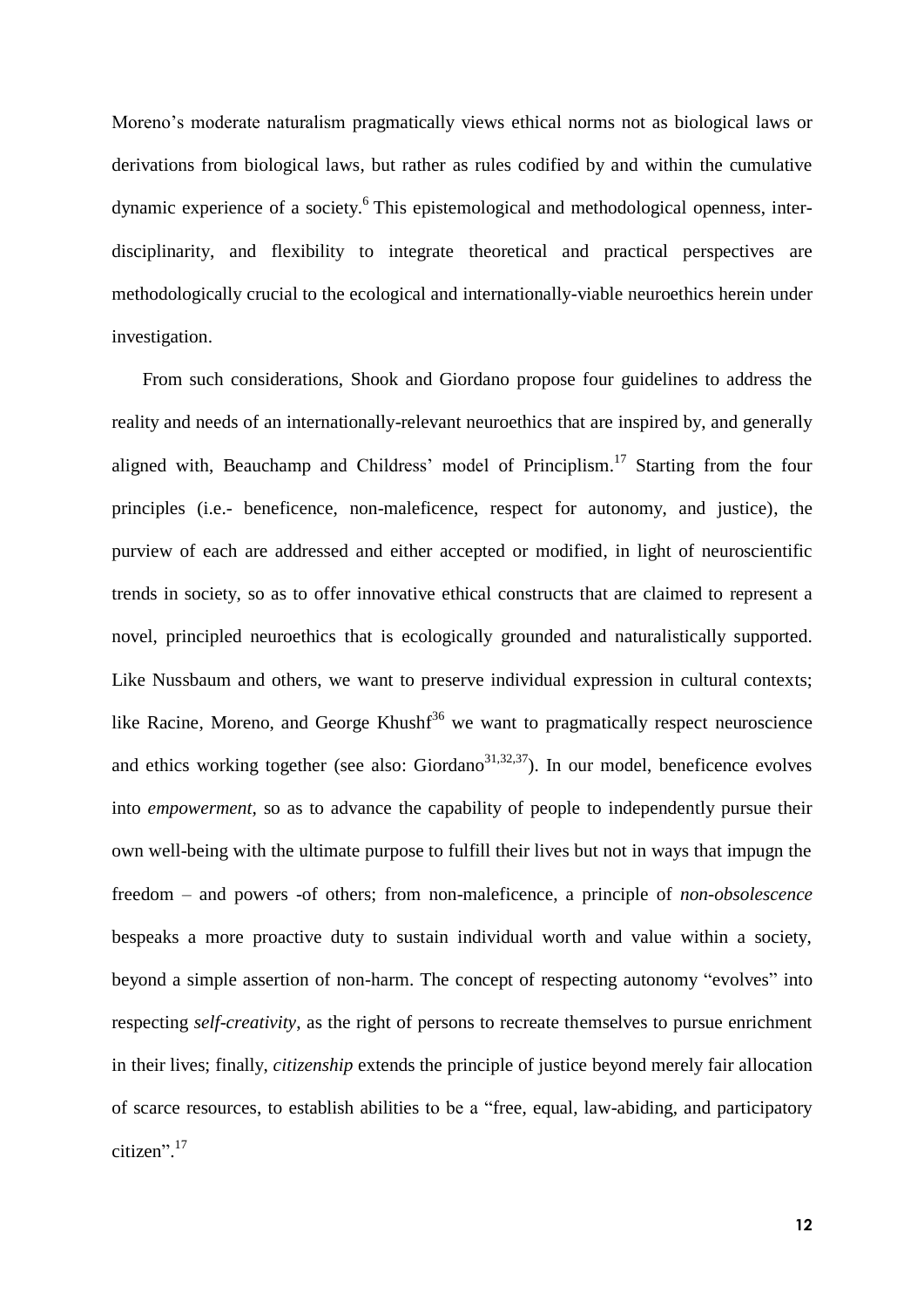#### **VII. A WORLDVIEW FOR 'MULTIPLY-SITUATED SELVES'**

Universalism is implied, but not guaranteed, by core principles or ethical frameworks, as they are constructed and/or enacted so as to afford meaningful articulation in international contexts. Abstract universalism, as we have amply noted so far, can be as much a threat as an opportunity for the moral growth and ethical achievement of real people in the world. Must the price of neuroethical universalism be the reduction of individuals to abstractions themselves? Ulrich Beck argues that the 'cosmopolitanization' that is actively changing human experiential space should not nurture misleading convictions that all individuals and institutions are becoming cosmopolitan; cosmopolitan responsibility is not automatically given nor guaranteed.<sup>38</sup> We agree, and seek to define the idea, extent, and realities of what global identity and citizenship mean in a way that develops an inter-culturally relevant neuroethical paradigm that allows particular situational applications without distorting abstractions. In this light, it is important to consider that identifiable membership in a global community, that is able to establish at least some grounds for anthropological commonality, and appreciate bases for anthropological variation, might effectively dilute the conflict between communitarianism<sup>iii</sup> and cosmopolitanism<sup>iv</sup>, and offers the possibility for the kind of "fusion of horizons"<sup>39</sup> that Dower has referred to as "communitarian cosmopolitanism".<sup>8</sup> Appiah has similarly suggested that the concatenation of both theoretical stances enables an effective dialectic between the poles of the 'individual' and the 'community' as bases of moral cognition and sources of morality, thereby fostering simultaneous commitment to both the 'local' and the 'universal' in the development and articulation of ethical precepts and standards. 25

While considering the 'universal' pole, the particular 'version' of universalism fostered by an internationally-relevant neuroethics must be characterized, pro Judith Butler, by a persistent openness to dissent and contingency, and in this way neuroethics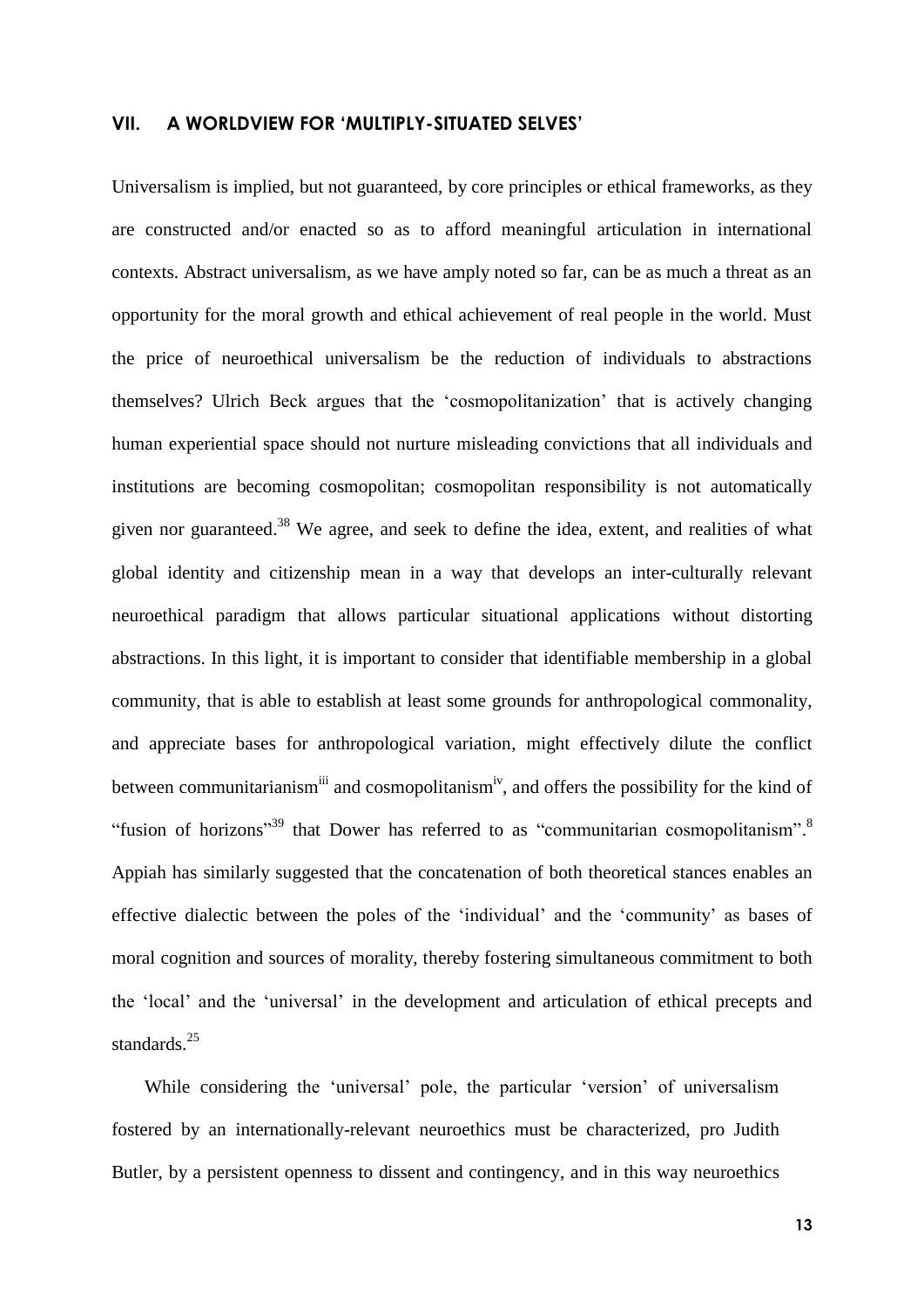remains responsive to contemporary scenarios, and adaptive to future prospects.<sup>40</sup> Butler acknowledges the somewhat paradoxical conditions of universality-in-practice, asserting that in actuality, any ethical decisions and practices always take place in a "given syntax, through a certain set of cultural conventions in a recognizable venue".<sup>41</sup> Contradictions often arise, although (importantly) not in ways or to the extent of being irreconcilable.<sup>29</sup> The dialectical exchange and 'continuum'<sup>v</sup> from 'universal' to 'local' or 'particular', and the need for "cultural translation", implies and compels some form of cross-cultural consensus built upon dynamic confrontation and negotiation to re-articulate the universal "in the various languages in which universality makes its varied and contending appearances".<sup>41</sup>

So long as the 'universal' is not presumed to imply the 'rigid', 'unchanging', and 'absolute', it can enjoy objective validity where and how it achieves recognition and respect by the people that it purports to burden with its principled norms. Universality need only point to shared commonality at some point in time, not generic tyranny over all times. Neither the neurosciences nor empirical inquiry guarantee anything like absolutes; why should ethics, and/or especially a neuroethics provide such a guarantee? The universal, in this sense, may become somewhat different in the future, because neither individuals nor peoples quite stay the same over long stretches of time. The normatively universal should appeal to what people want to become, as much as what they already are. No community, whatever its size, is really static, regardless of whether a tradition wishes it were so.

Taking a close interest in global commonality and even global community is not the same as focusing solely on global citizenship. Perhaps 'citizenship' is too rigid a political and legal construct to fully address and serve here. Advocates of an extant global citizenship<sup>8,9</sup> as prefatory to an internationally-relevant ethics can typically admit that conceptually strict analogy to ordinary citizenship is both impossible and unproductive. Acknowledgement of both actively divisive socio-cultural and political structures, and conversely, of structures that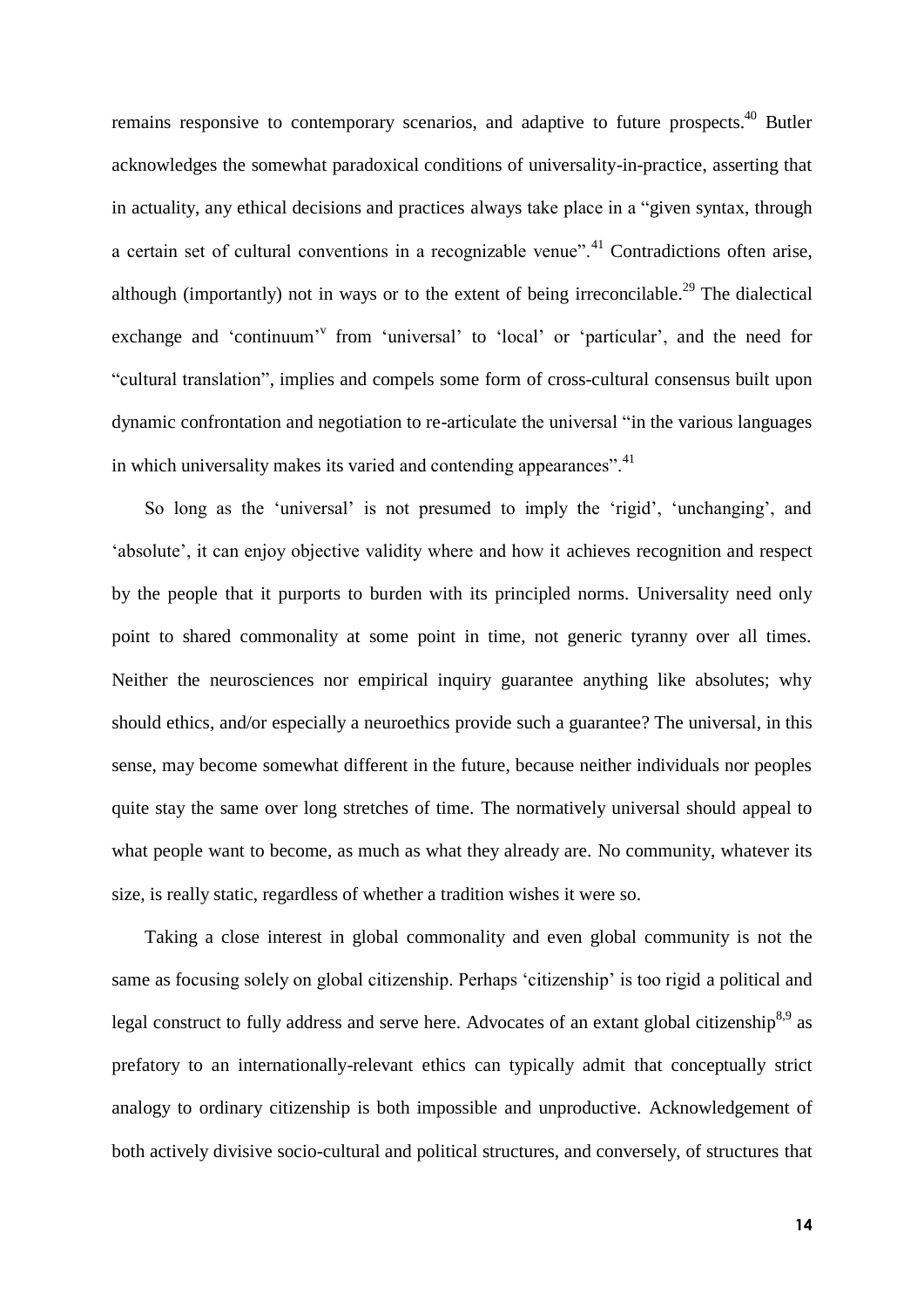institutionalize 'humanity as a whole' (e.g. international human rights) fall short as well. The existence of a 'global' community as a social reality, with inter-dependence, shared traditions and norms, and some degree of loyalty to the whole can be emergently identified so long as, at least in principle, 1) all humans display – and acknowledge aspects of bio-psychosocial commonality and variability; 2) humans have come to occupy available ecological niches and the position of bio-ecological dominance and dominion; $^{42}$  3) each person has some duties towards their social in-groups and potentially all other people, and 4) individuals can efficaciously engage in actions that may make a difference at a global level only in the name of a global responsibility.<sup>8</sup> A limited conception of global citizenship could track these crucial factors en route to global responsibility, which would be ultimately fulfilled through the participation of economic and political institutions. Philosopher Stan Van Hooft has enumerated basic responsibilities of global citizenship to (ideally) include: 1) helping each other, 2) granting cultural respect and political equality across ethnic differences and state borders, 3) affording rights to fair distribution of social goods in a globalized economy, and 4) active engagement in global and globally-supportive local/national political institutions.

In line with the aforementioned considerations, tensions between the "local" and "global" may be surmountable through humanity's growing a kind of identity that has been labeled as the possession of "multiple-situated selves".<sup>43</sup> Various communities are simultaneously engaged in differing degrees of social aggregation, so that "the global sphere is not a domain in itself, separate from other specific domains. It includes them all, and at the same time manifests itself in each".<sup>21</sup> We should indeed hold off a misguided search for a separate global way of being human. Yet, we persist in our assertion that an integrative synthesis is still viable. Solomon Benatar,<sup>44</sup> for example, articulates a conception of a "reasoned, contextual universalism", taking into account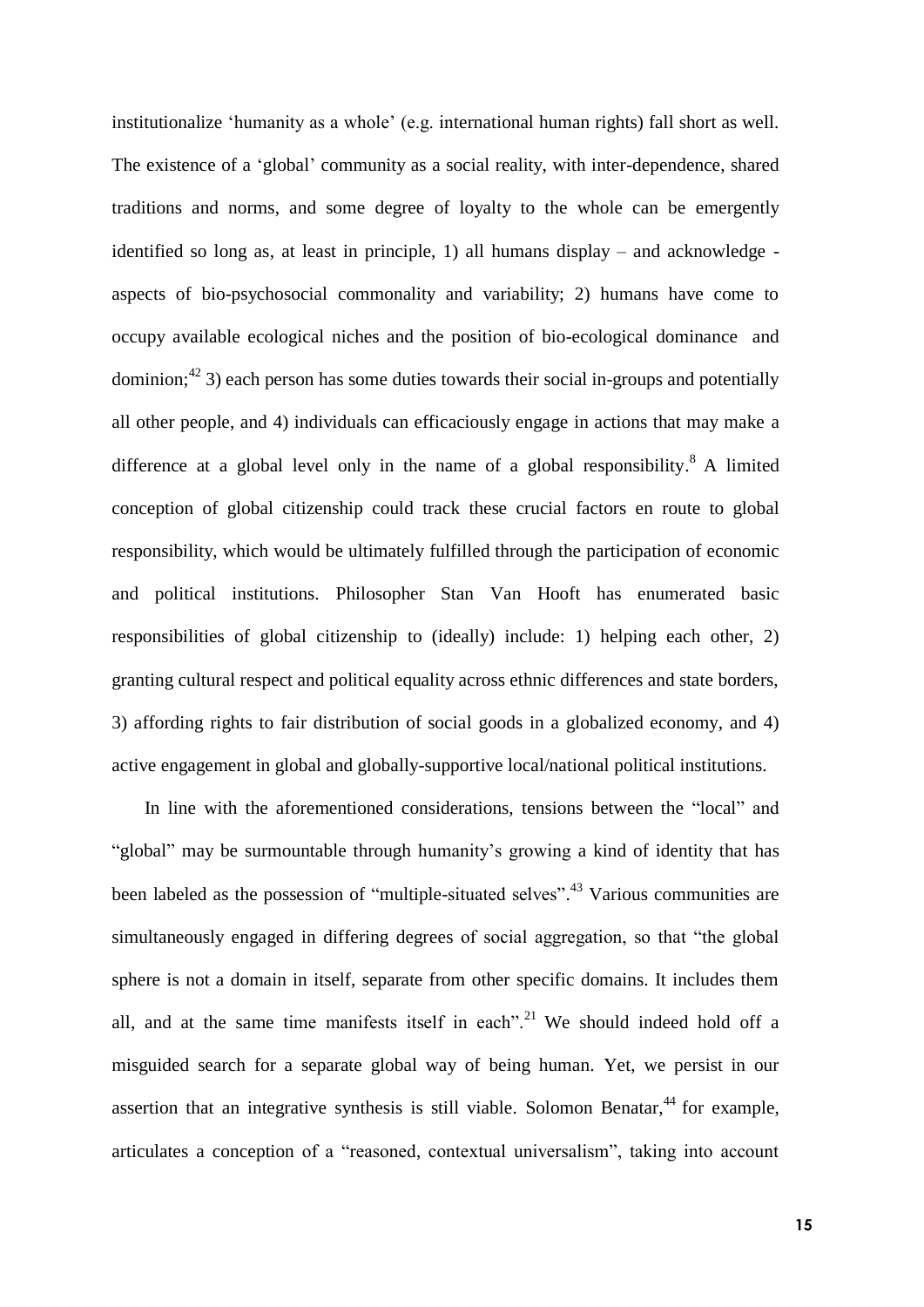morally relevant local factors conditioning peoples' interpretation of theoretical universal concepts within the reality of a specific environment. Thus, the locally contextual application of some universal set of ethical precepts and parameters becomes practicable because of its openness to, and respect for the *ethos* and *mores* of all agents involved. 44

The definition and implementation of an internationally-relevant neuroethics requires a trans-disciplinary orientation embracing a wide range of methods, knowledge, and techniques. This approach mandates a critical assessment ofcurrent neuroscientific knowledge and capabilities, that is yoked to a receptivity and sensitivity to contextual factors, an ability to examine both individual cultural traditions, andan appreciation for the construct and effect of culture writ-large (i.e. *Kultur*). Appiah's theory of "rooted or partial cosmopolitanism" supports the possibility of fruitful engagement and harmonization of universal and local perspectives. Specifically, in a social reality dominated by multiple and increasing affiliations, an authentic commitment to the 'local' must simultaneously generate an obligation to the 'universal'.<sup>45</sup> Appiah endorses a version of cosmopolitanism that acknowledges allegiance and loyalty to other forms of social affiliation. For example, a nation represents an appropriate object of moral commitment as an "imagined community of culture or ancestry running beyond the scale of the face-to-face and seeking political expression".<sup>25</sup> A nation, according to this understanding, traditionally hosts ethnic, religious, and cultural variety, and exemplifies a collective ambition giving rise to its political community regulated by conventionally normative rules.

Recent discussions about cosmopolitanism<sup>25,46-50</sup> call attention to multiple implications and important critiques. Unmistakably, cosmopolitanism has been impugned as unrealistic; a dangerous illusion based upon false claims of an existing or potential global identity that neglects the situated and communitarian bonds of each individual.<sup>vi;51</sup> Benjamin Barber has asserted that intellectual conviction (in the Kantian sense of "pure reason") is the only source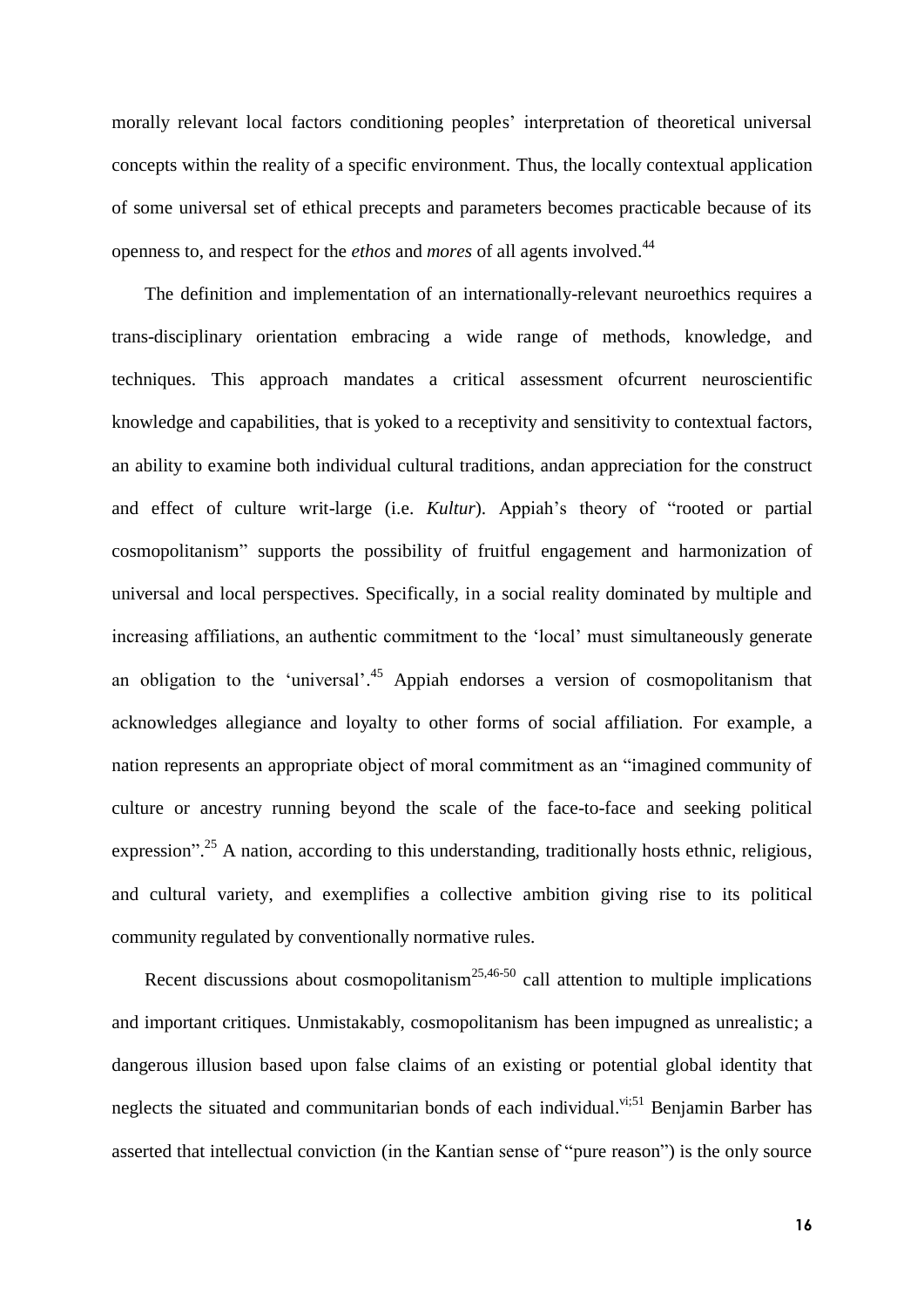of commitment within cosmopolitanism.<sup>52</sup> Michael McConnell directs attention to the risk of moralism and intolerance implied by cosmopolitanism; in his words, the 'moralistic cosmopolitan' is one who feels 'superior' everywhere.<sup>53</sup> This directly recalls the looming risk of Western philosophical dominance, and resulting tensions and conflicts that could occur as a consequence (enacted, for example, under a rubric of what Michel Foucault<sup>54</sup> referred to as biopower and biopolitics).<sup>vii</sup>

The international pace and trajectories of neuroscientific and technological advancements surely reconfirm, as we have claimed, the need to consider necessities and realities of international neuroethics. Yet, authentic attempts toward this goal must recognize the potential for "moral absolutism" incurred through imperialist enforcement of Western precepts and standards upon other groups with dissimilar needs and values, as well as the uncritical "moral relativism" that Nussbaum calls "political cowardice".<sup>29</sup> However, it is noteworthy for us that Barber's, Himmelfarb's and McConnell's stances on moral cosmopolitanism are all informed by a conceptualization of ethics as concentric circles of moral concern (family, community, neighborhood, nation, humanity) with the individual at the center.

### **VIII. TOWARD A COMMUNITARIAN, COSMOPOLITAN NEUROETHICS**

An ecological approach to human capacities and conduct situates each human being as an individual-in-community. This approach therefore emphasizes the development and enactment of cognitions, emotions, and behaviors that people must rely upon to live in society, and hence they must (at least implicitly) accept the opportunity – and challenge –to respect, share, and adopt social norms and rules. From this agreeably cosmopolitan perspective, all humans should be included in the concept of society, and thus bear various levels of responsibility for their individual, group, and communal actions.<sup>8</sup> Such responsibility is supported by recognition of a spectrum of potential interpretations of "the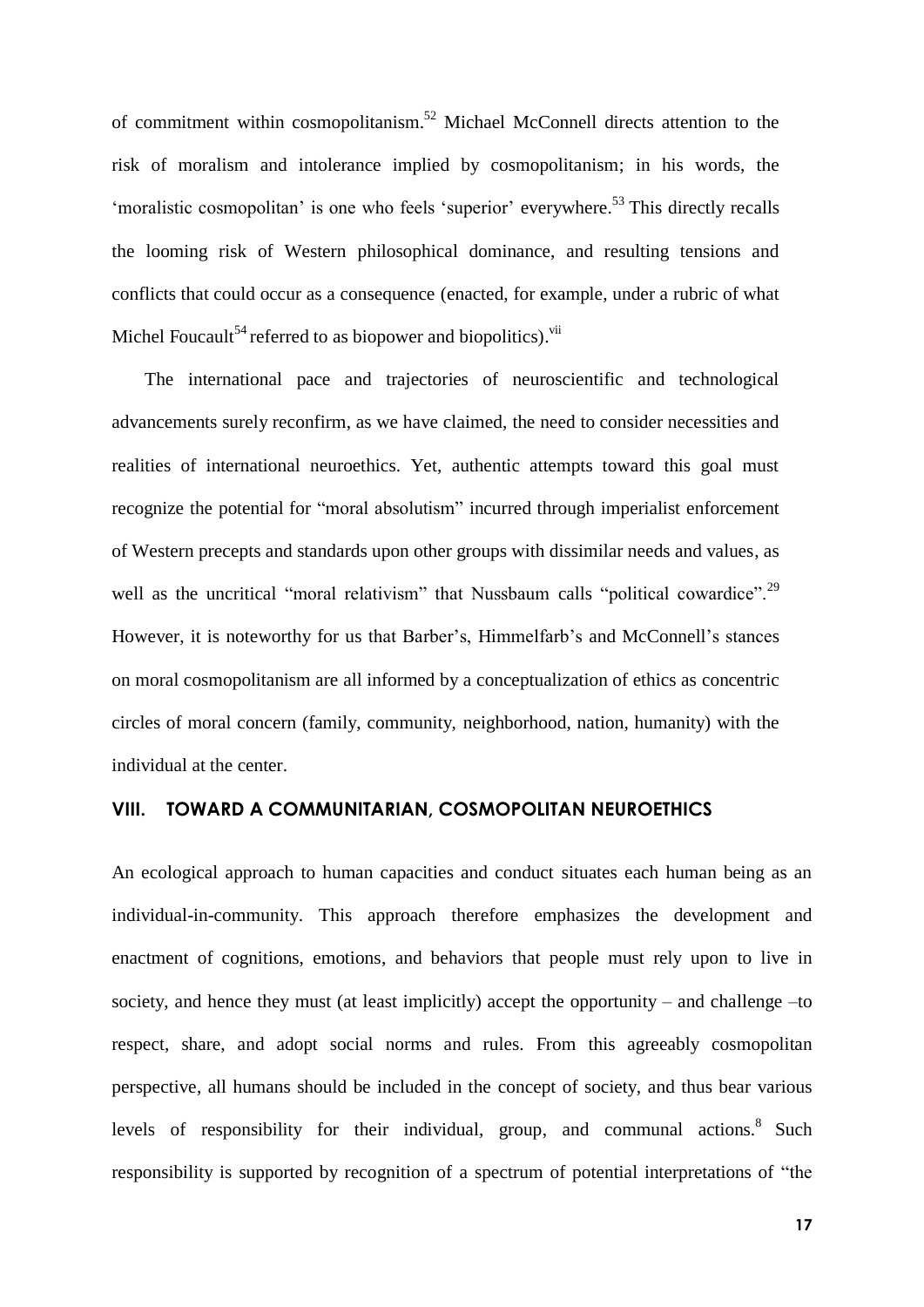good" as based upon needs, values, and desires. However, ethical views and relations exist only within the frame of historicized cultural particularities, 55 and the moral motivations of individuals largely reflect and respond to the shared values and social sanctions around them. <sup>8</sup> What does this portend for a realistic framework and practical application of a cosmopolitan neuroethics?

The relevance of the 'contingent' in the definition, assertion, and assessment of social identities and moral values<sup>viii</sup> is traditionally emphasized by communitarian ethical theories. Communitarianism comports well with, and supports, both the idea of living in community as motivation for moral agency, and the importance of social decision-making as the sole source for practicable ethical solutions.<sup>8,56</sup> It is upon these premises that an assimilation between cosmopolitan and communitarianism, which Dower qualifies as 'communitarian cosmopolitanism', can be established. Communitarian cosmopolitanism begins from the groundwork of universal ethical claims that are integrated with communitarian accents as necessary to counterbalance and contextualize large-scale moral concepts.

Dower not only considers the process of communal definition of social values as their only legitimate matrix, but also focuses attention on widening spheres of social participation, from which build deepening cosmopolitan obligations.<sup>8</sup> Such a complementarity is illustrated by philosopher F. H. Bradley's metaphor of morality<sup>57</sup> as being endowed with both "body and soul"; the 'body' consists of the social institutions that channel social practices, and the 'soul' consists of the individual moral agents keeping the body alive. John Dewey upheld a similarly organic conception of social institutions as simultaneously guiding, and energized by, the civic habits of community members.<sup>58</sup> Pushing these analogies still further, if we seek internationally meaningful moral principles, cosmopolitanism provides the soul of that morality, while communitarianism offers "the insight as to what must also exist for that morality to be embodied".<sup>8</sup> A society or sub-culture need not be the final sphere of moral duty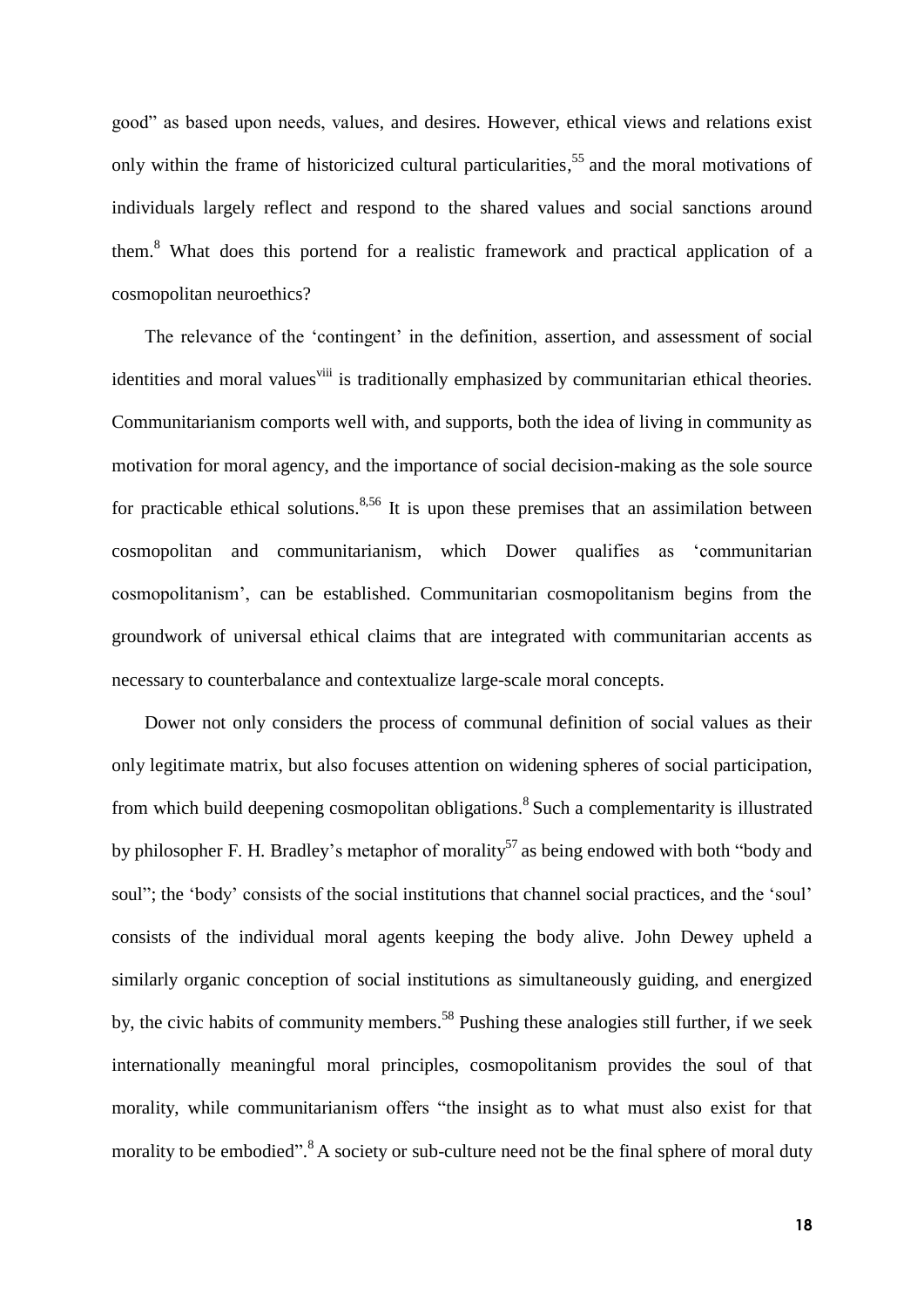for a society's members who can grasp how the many consequences of their joint conduct, and hence their ethical responsibilities, transcend local contexts towards a global context. Local institutions (regardless of traditional function) can be adjusted and coordinated internationally to effect global goals as well as local ends. That opportunity, if and when realized, affords the capacity to develop wide-ranging ethical concepts that still remain (narrowly) conceptualized within particular social contexts.

We believe that the core theoretical characteristics that can establish neuroethics as tenable within international contexts have been successfully identified.<sup>6,27,30</sup> Grounded by a moderate empirical naturalism, the perspective of an alternative meta-ethics for neuroethics has been outlined as informed by the behavioral and brain sciences.<sup>13, 17</sup> We urge that the translation of such a heuristic model into practice requires a theoretical methodology that can successfully act at the level of cross-cultural dialectic, local in origin yet potentially universal, so as to orient the necessary first steps of a reasonable internationally applicable neuroethics.

## **IX. A RAWLSIAN APPROACH TO STRUCTURE**

A Rawlsian approach could support this dialectical neuroethics within an internationally multi-dimensional framework. Rawls'conception of 'reflective equilibrium' offers a method for "considered moral judgments"resulting from procedural reflection on relevant circumstances and contexts, and contingencies of application.The dynamic interchange between general principles and specific judgments, involving ongoing modifications to both poles, can result in a "reflective equilibrium" - settling upon certain ethical priorities in light of known facts. This procedure of reflective interchange should interest neuroethics, for it must conjoin its tentative ethical priorities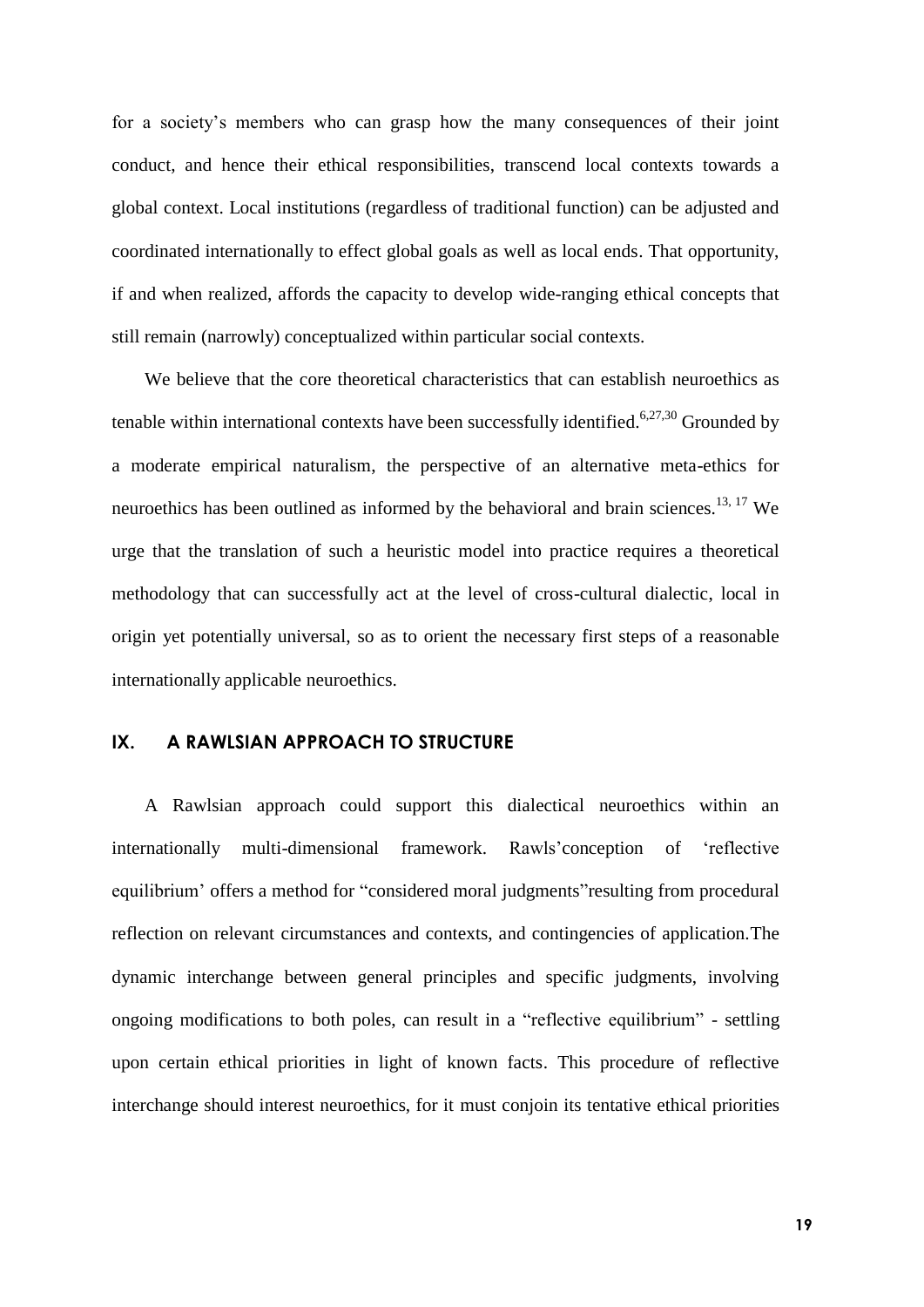to current information from neuroscience and neurotechnology, as well as from historical experience about ways that past technologies have been both used and misused.

More specifically, neuroethical theorizing appreciates 1) the role for neuroscience as an objective collection of information, tools, and capabilities; 2) the relatively subjective meanings and employments of neuroscientific information and techniques in various sociocultural settings; and 3) the potential ways for neuroS/T to exert socio-cultural influence, and be affected in turn by cultural forces (inclusive of individual and community needs, desires, economics, and politics).<sup>15,18,31,32,37</sup> By addressing what Rawls<sup>28</sup> described as "background" theories"– that is, a "theory of persons" and a "theory of the role of morality in society" – a narrower,local perspective can be extended to a wide (and potentially international) reflective equilibrium for neuroethical conclusions. That equilibrium is just that, a temporary stability that allows for potential re-engagement, modification, or revision of extant principles based upon both particularities of circumstance and iteratively newer knowledge. A tentative set of principles can be employed and then re-balanced to better meet changing conditions within given communities (of various dimensions) when attempting to address, engage, and resolve neuroethical problems. It allows for the development a common set of core neuroethical concepts that can – and should – be utilized with specificity relative to the stake - and shareholders involved, who can then reflect on acquired practical experience and participate in periodic ethical reflections as needed into the future.

We are quite aware how circularity has been charged against the Rawlsian approach. Haslett<sup>59</sup> has, for example, claimed that the Rawlsian method is incapable of providing the criteria necessary to enable choice between apparently incommensurable perspectives; unable to provide any real justification to rational decision-making; and merely offering "layers of protection against any possible refutation". Perhaps Rawlsian ideas seem inadequate to those seeking more rigid or idealistic absolutes. However, we admire the flexibility of procedures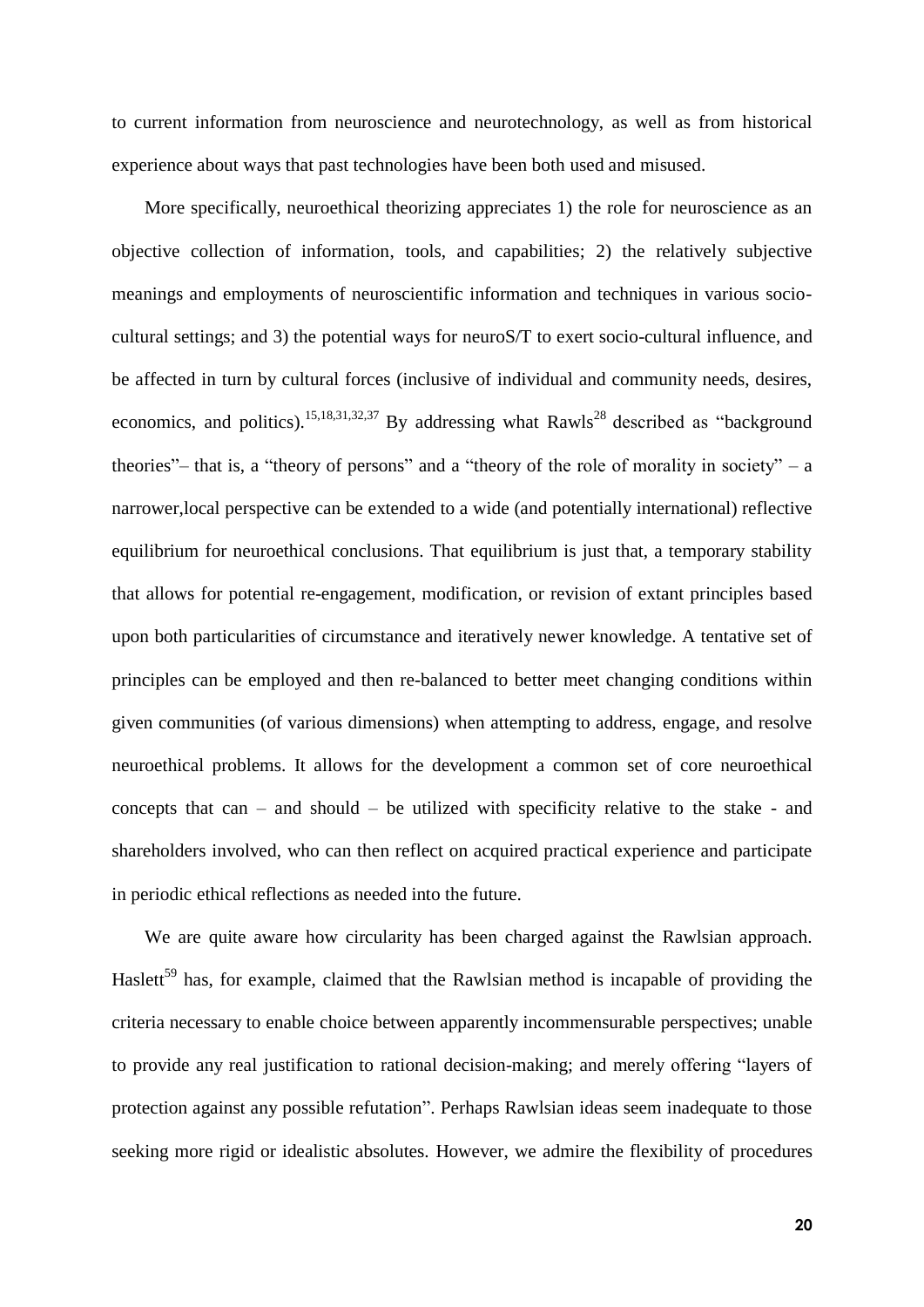of reflective equilibrium to construct and sustain a consensus on ethical principles conceptualized only within given contexts – the sort of revisable consensus consistent with the ecological and pragmatic approach to neuroethics outlined here.

Avoiding the lure of non-revisable absolutes can prevent ethical imperialism, but varieties of relativism still beckon. What is deemed "right and good" in one sociocultural context will not necessarily comport, in each and every aspect, with another. Is ethics itself irretrievably divided? The inspiring answer, inspired by Dewey and Rawls, is to rise to a higher reflective level upon ethics itself. Why would ethics, the opportunity to reflect on all moral values, fail to reflect upon itself? Such failure of reflection gives rise to many absolutes, as history proves when each culture deems its own ethics entirely sufficient for all; so, a meta-ethical climb must reach for the local and universal in a single grasp. A limited and revisable, yet broadly applicable, ethics can be both procedural and principled without tyrannically overriding all local norms. In particular, neuroethics can attain a meta-ethical level due to its naturally ecological grounding, and its emphasis upon neurocentric criteria for moral, ethical, and socio-legal consideration and treatment.<sup>13,14,16,17,42</sup> This neurocentrism yields a "first principle" recommending dutiful moral regard and care for all creatures enjoying sentience (i.e.-the sentient) and feeling pain (i.e.- the painient). The prescriptive ordering and application of other, more specific principles falls to those people who will responsibly employ neuroS/T to their particular needs, as individuals who are citizens of both local and global communities, but only insofar as not violating other principles at-large.<sup>17</sup>

The strength of a Rawlsian perspective to this principled, cosmopolitan neuroethics is that, rather than simply attempting to provide principled resolutions *a priori*, it offers a methodology to explore new questions – and develop potential resolutions - in light of 1) historicized investigation (i.e.- casuistry), 2) pragmatic evaluation of facts, circumstance

**21**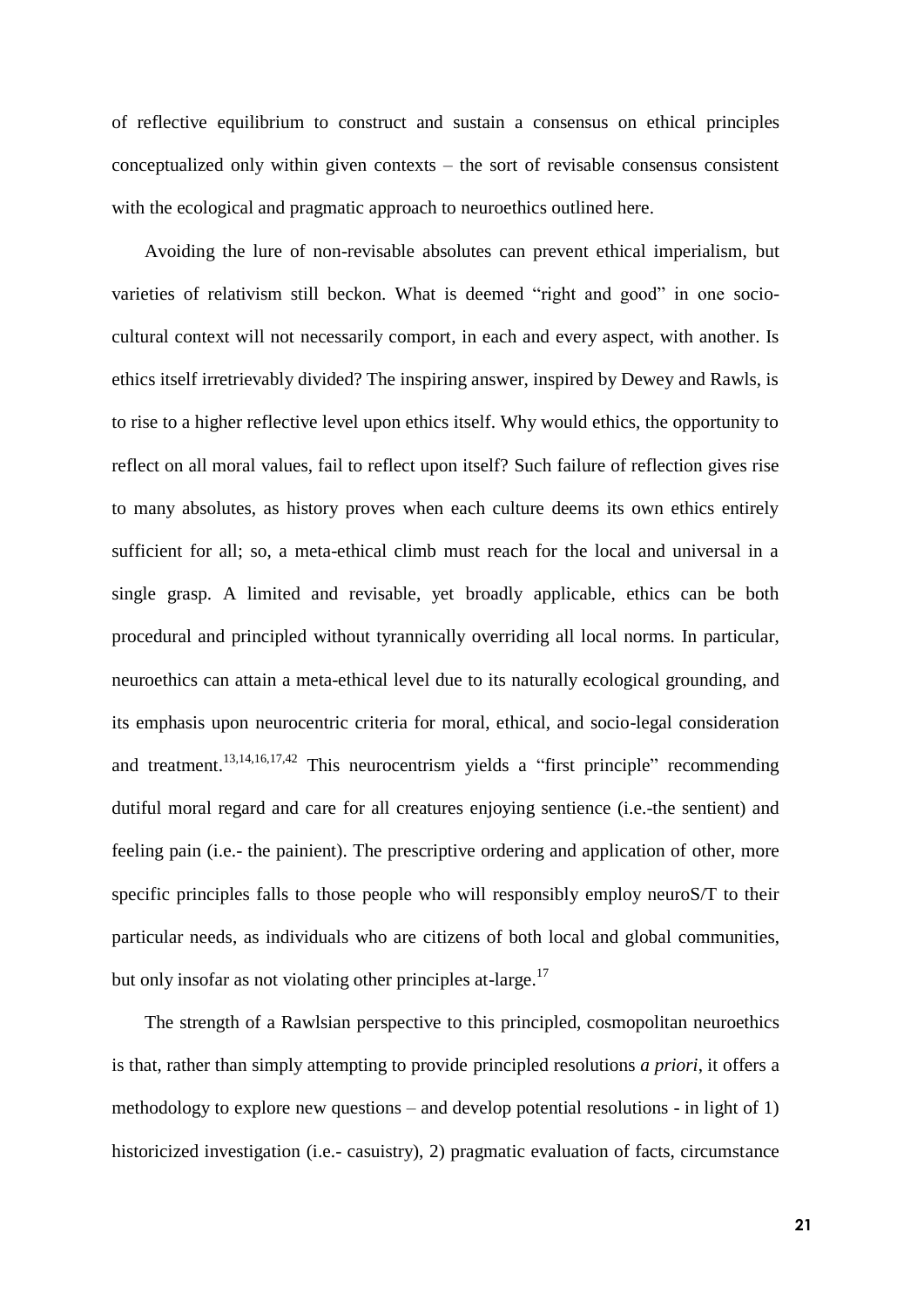and variables; 3) address of meanings and effects of neuroscientific techniques and technologies within specified contexts, and 4) modeling of outcomes on a variety of scales and levels. In so doing, it enables a set of core values (i.e.-regard for the sentient and painient) as universals, but not in ways that are imperialist in philosophical view or posture, together with stance of flexibility, relevance (although not *laissez-faire* relativism), and preparedness for changing epistemological capital, technological capability, and sociocultural effect, attitudes, and responses.

#### **X. CONCLUSIONS**

Our neuroethical exploration has found several crucial allies along the way. William Casebeer<sup>60</sup> has argued that neuroethics should prioritize three *C*'s: consent (if, how, and why individuals and groups agree to the use of neuroscience and its technologies to affect their lives); consequence (effects and ramifications that use of neuroS/T will have at a variety of scales and timeframes); and character (articulations and effects of neuroS/T will have upon the nature and definition of what individuals and groups hold to be of worth and/or "good"). We agree, adding some grounding meta-ethical *C'*s in concurrence. Neuroethics should include a *c*osmopolitan worldview; the "global" as naturally comprised of *both* biopsychosocial commonalities and differences that are reflected in various philosophies and perspectives. That worldview then enables *c*ontextuality to account and allow for the specific ways that these similarities and distinctions are manifest in *c*ommunitarian settings.

In this way, neuroethics will remain discursive and dialectical. It will display the openness of a moderate cosmopolitan perspective in establishing a basic deontology.<sup>ix</sup> It will duly regard the peculiar needs, values, and contingencies of individuals and groups. It will therefore consolidate this global presence within the realities of communitarian affiliation(s), so as to focus upon the contingencies of humans-in-community – on a variety of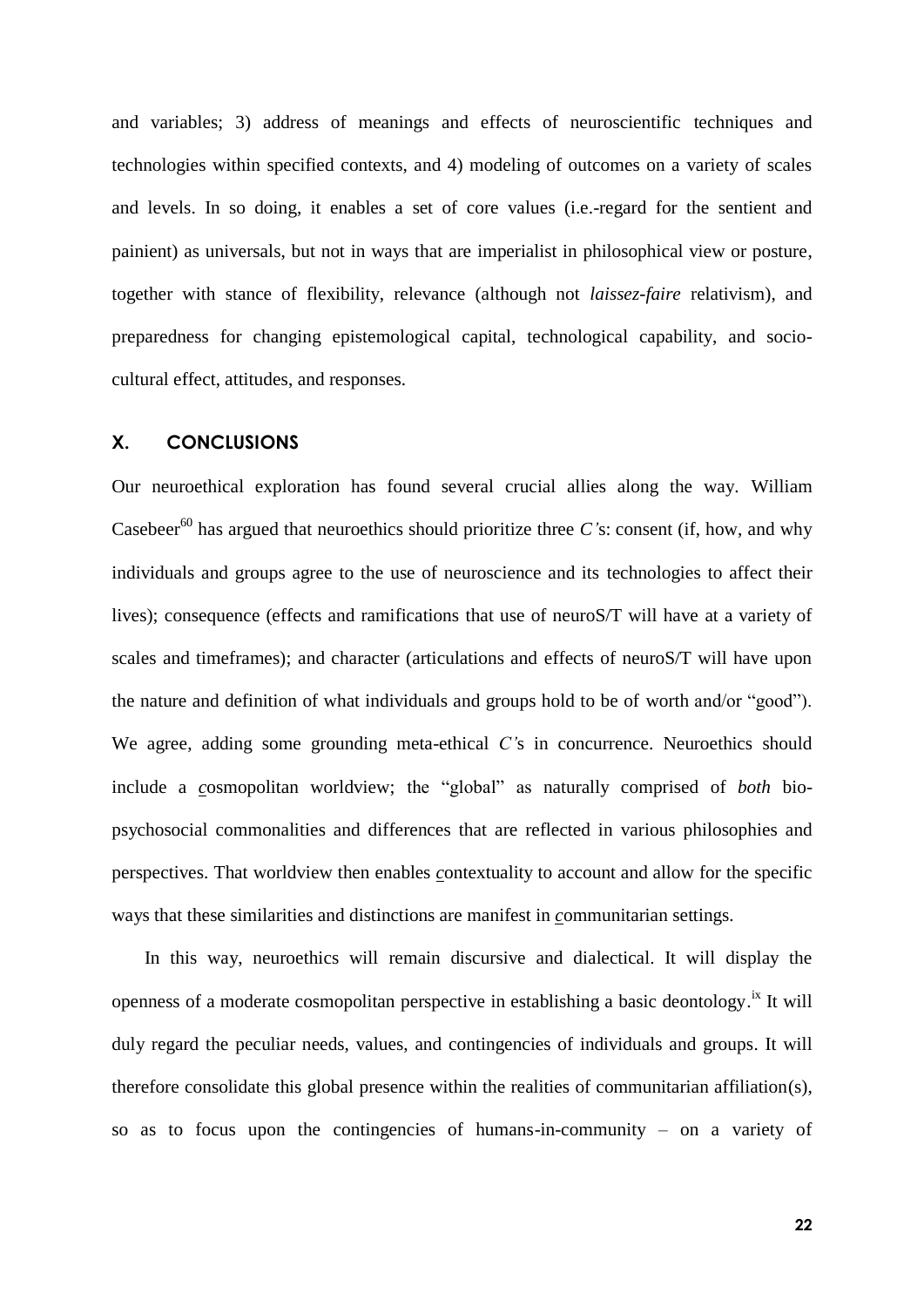levels.<sup> $x;18,31,32,33,61$ </sup> This neuroethics is poised to achieve, in Rawls' words, the transition to an internationally viable *modus vivendi<sup>xi</sup>* and as such will remain a work-in progress.

### **ACKNOWLEDGMENTS**

This work was supported, in part by funding from the Graduate Liberal Studies Program of Georgetown University (EL), by the William H. and Ruth Crane Schaefer Endowment, a Clark Foundation award (Human Science Center, Ludwigs-MaximiliansUniversität, München, GER), and funds from the Neuroethics Studies Program of the Edmund D. Pellegrino Center for Clinical Bioethics, Georgetown University Medical Center, Washington, DC, USA (JG).

### **NOTES**

1

<sup>&</sup>lt;sup>i</sup>The concept of common morality here adopted corresponds to Kuczewki's definition as "the conditions for shared pursuit of the good or as the values, deliberations, traditions, and common construction of the narrative of a people." In: Kuczewski MG. The common morality in communitarian thought: reflective consensus in public policy. Theoret Med Bioethics. 2009; 30(45):45-54. For additional views, see the work of Bernard Gert, for example: Gert B, Culver C, Clouser D. Bioethics: A return to fundamentals. NY: Oxford University Press; 1997.

iiToope argues that an average 7 years-time frame is required to implement the recommendations of a Royal Commission in the United Kingdom, and a 15-20 year timeframe is needed to work recent scientific findings into operative policy.

iiiCommunitarianism theorizes that the individual is nested in, and determined by a relational system of social and cultural inter-dependence. Social order rests on peoples' inter-dependence, and society only functions if people recognize and act upon their communal responsibilities. If on one hand cooperation is necessary to the state's functioning, on the other hand, the state's effectiveness is necessary to individuals' survival. The community's social functions are the fundamental source of morality, meaning that the community has ontological priority in regard to human flourishing. The 'common good' is indeed privileged, although from this notion many variations of communitarianism arise. For example, East Asian communitarian theories generally stress the role of community and authority, reducing the individual to a cell of this encompassing whole, while other, more Western forms focus on individual relevance within a conception of a "socially embedded self".

<sup>&</sup>lt;sup>iv</sup>All cosmopolitan conceptions of morality emphasize the equal stature of all human beings' moral worth, so that all deserve equal consideration and involvement in the decisions (particularly those concerning law- and policy-making) affecting their fundamental interests, and share corresponding reciprocal responsibilities. As Thomas Pogge further specifies, this conception of the individual human being as the ultimate unit of moral concern includes both an interpersonal ethical cosmopolitanism (specifically interesting human conduct) and its international version (ethics as applied to international dynamics and states' conduct). In: Pogge T. Cosmopolitanism and sovereignty. Ethics, 1992; 103(1):48-75.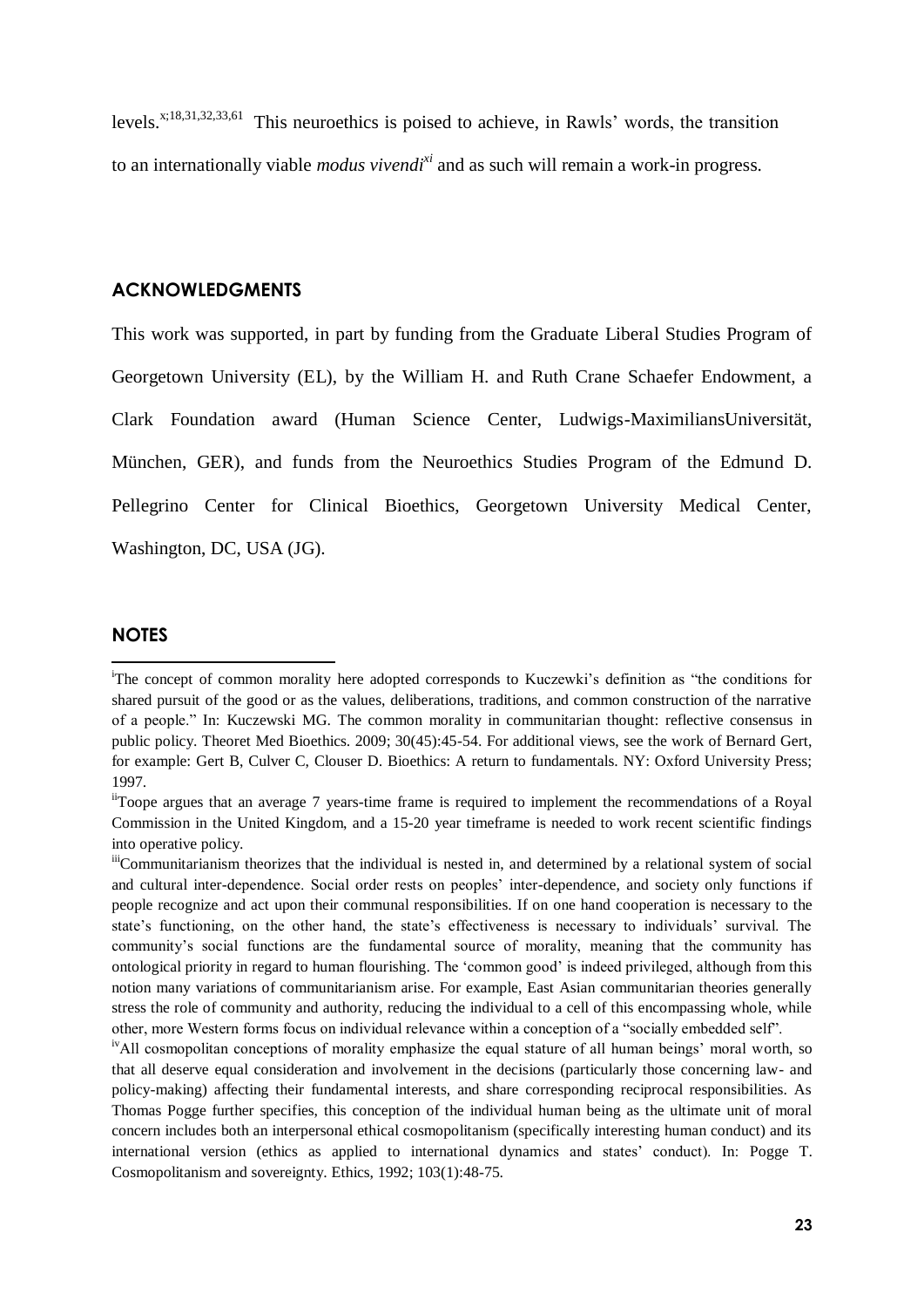1 v The dynamic interaction between 'universal' and 'local' suggested here is inspired by the concept of hermeneutical circularity anticipated by Nietzsche in the theme of "Eternal Return." Hermeneutical circularity is the process of dialogical circulation that continually resists reducing one pole of any relational structure to its oppositional other. The question that originates true dialogue is kept alive by working to enact the conditions, both intellectual and social, necessary to render the circulation sustainable.

<sup>vi</sup> "What cosmopolitanism obscures, at least to some extent in more assertive forms, are the givens of life: parents, ancestors, family, race, religion, heritage, history, culture, tradition, community – and nationality. These are not 'accidental' attributes of the individual", but rather are imperative for any real consideration of the ways that bio-psychosocial humans are participatory in the world. In: Himmelfarb G. The illusions of cosmopolitanism. In: Van Hooft, S. (Editor). Cosmopolitanism: A philosophy for global ethics. Durham: Acumen; 1996.

<sup>vii</sup>For excellent discussion of potential biopolitical use of neuroscience, and related neuroethical concerns, see Thomsen K; In: Giordano J (Editor). Neurotechnology in national security: Practical considerations, neuroethical concerns. Boca Raton, CRC. In press 2014.

<sup>viii</sup>A fundamental difference between cosmopolitanism and communitarianism concerns the origin of human values: for cosmopolitan theories, human beings are bearers of the values, and thus they generate duties as human beings in relation to one another; communitarianism affirms socially-constituted values, thus binding in the name of and strictly within meaningful relations. A relation should be considered meaningful if informed, in Dower's words, by sentiment, affection, shared traditions, convention, reciprocity, and contract. In: Dower N. World ethics. The new agenda. 2<sup>nd</sup> ed. Edinburgh: Edinburg University Press; 2007.

<sup>ix</sup>This set of duties posits adherence to a naturalistic basis, need for pragmatic evaluation and incorporation of current facts relevant to neuroscience and the neurobio-psychosocial nature of embodied organisms embedded in ecologies, and necessitates an ongoing self-critical and self-revising approach.

<sup>x</sup>In so doing, this approach comports well with other ethical systems, such as consequentialism (which emphasize utility, non-obsolescence), and agent/actor-based approaches (that place considerable value upon individual intellectual and moral virtues and attributes, inclusive of autonomy, creativity, and the role of the individual within a group or polis, e.g.- citizenship; see Shook and Giordano<sup>17</sup> for detailed discussion).

<sup>xi</sup> Rawls defines his idea of 'modus vivendi' through an example that involves two countries with conflicting interests and traditionally open to pursue their goals at the expense of their competitors but still motivated by virtue of their national interests to negotiate a treaty. The equilibrium of the agreement will lie in the fact that both publically acknowledge that a violation of the treaty concerned will negatively impact their national interest. In this perspective, "social unity is only apparent as its stability is contingent on circumstances remaining such as not to upset the fortunate convergence of interests". In: Rawls J. The idea of an overlapping consensus. Oxford J Legal Studies, 1987;7(1): 1-25.

#### **REFERENCES**

- 1. Giordano J. The human prospect(s) of neuroscience and neurotechnology: Domains of influence and the necessity – and questions - of neuroethics. Hum Prospect.  $2014$ ;  $5(1)$ : 1-19.
- 2. Lynch Z, McCann CM. Neurotech clusters 2010: Leading regions in the global neurotechnology industry 2010-2020. NeuroInsights Report, 2009. Accessed online at: http//www.neuroinsights.com. [29. Dec 2013].
- 3. Sobocki P, Lekander S, Berwick J, Oleson J, Jönsson B. Resource allocation to brain research in Europe- a full report. Eur J Neurosci 2006; 24(10):1-24.
- 4. Brindley T, Giordano J. International standards for intellectual property protection of neuroscience and neurotechnology: Neuroethical, legal and social (NELS) considerations in light of globalization. Stanford J Law Sci Policy. 2014 (in press)
- 5. Roskies A. Neuroethics for the new millenium. Neuron*.* 2002; 35:21-23.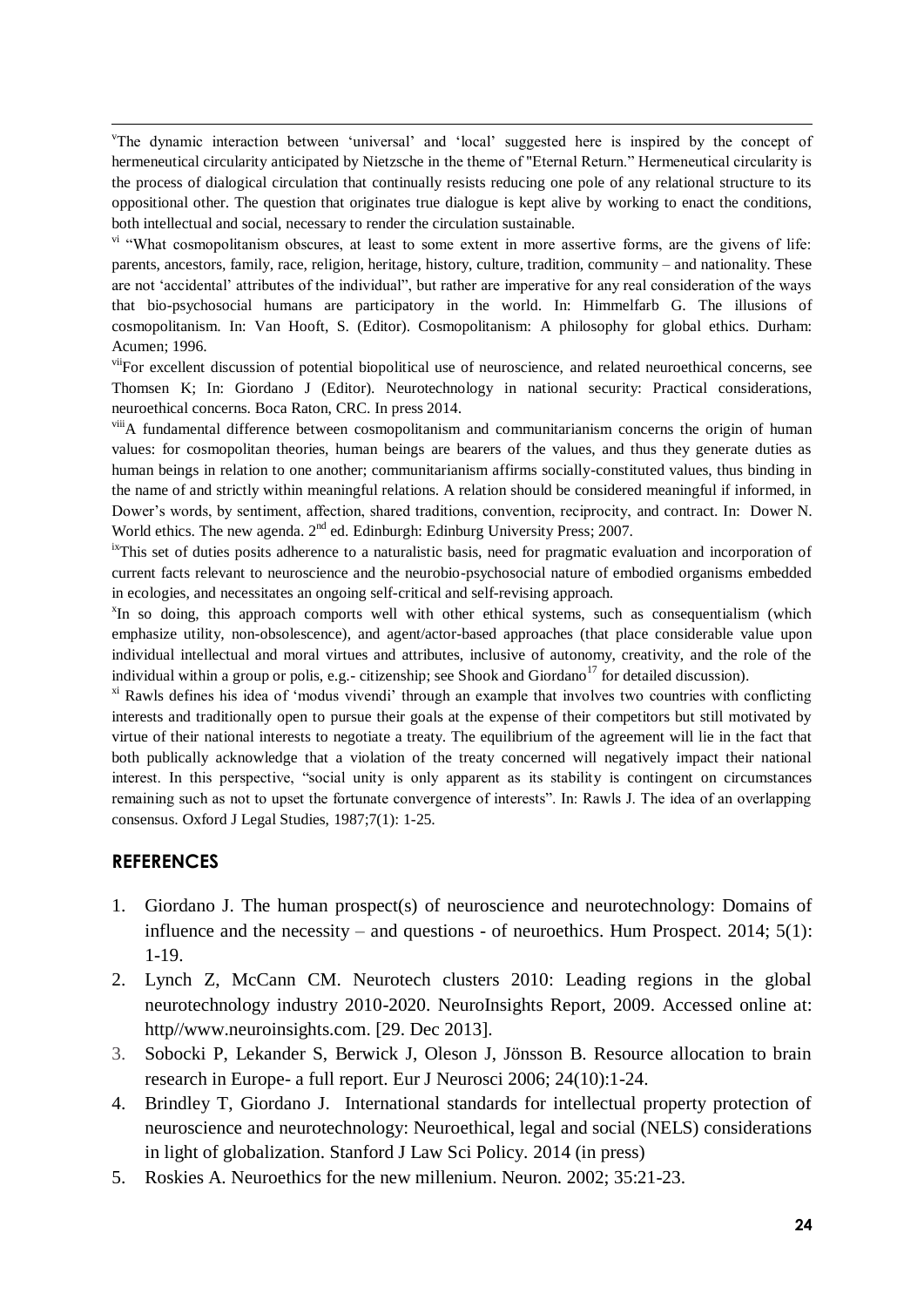6. Racine E. Pragmatic neuroethics: Improving treatment and understanding of the mindbrain. Cambridge: MIT Press; 2010.

1

- 7. Giordano J, Olds J. On the interfluence of neuroscience, neuroethics and legal and social issues: The need for (N)ELSI. AJOB-Neurosci. 2010; 2(2):13-15.
- 8. Dower N. World ethics. The new agenda.  $2<sup>nd</sup>$  ed. Edinburgh: Edinburg University Press; 2007.
- 9. Van Hooft S. Cosmopolitanism: a philosophy for global bioethics. Montreal and Kingston: McGill-Queen's University Press; 2009.
- 10. Beauchamp TL, Childress JF. Principles of biomedical ethics. 5<sup>th</sup> ed. NY: Oxford University Press; 2001.
- 11. Giordano J, Gordin B. Scientific and philosophical perspectives in neuroethics. Cambridge: Cambridge University Press; 2010.
- 12. Giordano J, Forsythe C, Olds J. Neuroscience, neurotechnology and national security: The need for preparedness and an ethics of responsible action. AJOB-Neurosci. 2010;  $1(2):1-3.$
- 13. Giordano J. Neuroethics: interacting "traditions" as a viable meta-ethics. AJOB Neurosci. 2011; 2(2):17-19.
- 14. Giordano J. Neuroethics: traditions, tasks and values. Hum Prospect. 2011;1(1):4-8.
- 15. Giordano J, Benedikter R. Neurotechnology, culture and the need for a cosmopolitan neuroethics. In: Giordano J (Editor). Neurotechnology: premises, potential and problems. Boca Raton: CRC Press. 2012; 233-242.
- 16. Giordano J, Benedikter R, Kohls N. Neuroscience and the importance of a neurobioethics: A reflection upon Fritz Jahr. In: Muzur A, Sass HM (Editors). Fritz Jahr and the foundations of integrative bioethics. Münster; Berlin: LIT Verlag; 2012.p. 65-80.
- 17. Shook JR, Giordano J. A principled and cosmopolitan neuroethics: considerations for international relevance. Phil Ethics Hum Med. In press 2014;9.
- 18. Giordano J, Benedikter R. An early and necessary flight of the Owl of Minerva: Neuroscience, neurotechnology, human socio-cultural boundaries, and the importance of neuroethics. J. Evol Technol. 2012:22(1):14-25.
- 19. Justo L, Erazun F. Neuroethics needs an international human rights international frame. AJOB Neuroscience. 2010; 1(4):17-18.
- 20. Toope S. Internationalism and global norms for neuroethics. American Journal of Bioethics. 2009;9(12).
- 21. Ten Have HA. Global bioethics and communitarianism. Theor Med Bioeth. 2011; 32:315-326.
- 22. Hols S, Williams-Jones B. Global bioethics: myth or reality? BMC Med Ethics. 2006;  $7:10.$
- 23. Lombera S, Illes J. The international dimensions of neuroethics. Dev World Bioethics, 2009; 9:57-64.
- 24. Ridley M. Nature via nurture. New York: Harper-Collins; 2003.
- 25. Appiah KA. Cosmopolitanism: ethics in a world of strangers. New York: Norton; 2006.
- 26. Jahr F. Bio-Ethik: Eine Umschau über die ethischen Beziehungen des Menschen zu Tier und Pflanze. Kosmos. Handweiser für Naturfreunde. 1927;24(1):2-4.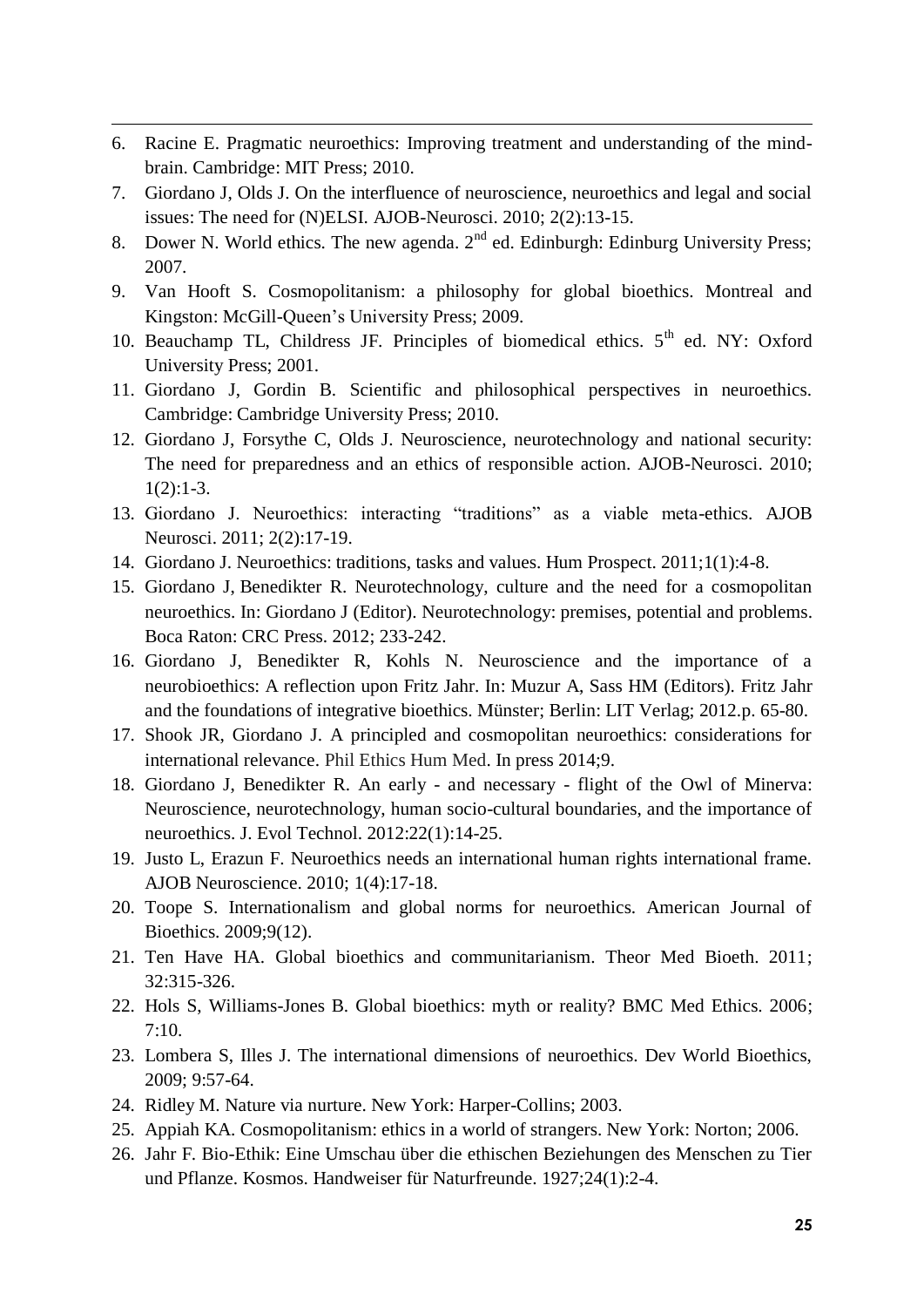- 1 27. Levy N. Neuroethics: A new way of doing ethics. AJOB-Neurosci. 2011; 2(2):3-9.
- *28.* Rawls J. A theory of justice*.* Cambridge MA: The Belknap Press; 1971.
- 29. MacKenzie J. Refiguring universalism. Martha Nussbaum and Judith Butler An uneasy alliance? Austral Fem Studies. 2009; 24:61.
- 30. Levy N. Introducing neuroethics. Neuroethics. 2008; 1:1-8.
- 31. Giordano J. Neurotechnology as demiurgical force: Avoiding Icarus' folly. In: Giordano, J. (Editor). Neurotechnology: Premises, potential and problems. Boca Raton: CRC Press; 2012, p. 1-14.
- 32. Giordano J. Integrative convergence in neuroscience: trajectories, problems and the need for a progressive neurobioethics. In: Vaseashta A, Braman E, Sussman P (Editors). Technological innovation in sensing and detecting chemical, biological, radiological, nuclear threats and ecological terrorism. (NATO Science for Peace and Security Series), New York: Springer; 2012, p. 219-230.
- 33. Giordano J, Benedikter R. Neurotechnology, culture and the need for a cosmopolitan neuroethics. In: Giordano J, (Editor), Neurotechnology: Premises, potential and problems. Boca Raton: CRC Press; 2012, p.233-242.
- 34. Potter VR. Global bioethics: building on the Leopold legacy. East Lansing: Michigan State University Press; 1988.
- 35. Moreno J. Bioethics is naturalism. In: McGee G (Editor). Pragmatic bioethics. Nashville: Vanderbilt University Press; 1999.
- 36. Khushf G. The ethics of NBIC convergence. J Med Phil. 2007; 32(3):185-196.
- 37. Giordano J**.** Keeping science and technology education In-STEP with the realities of the world stage: Inculcating responsibility for the power of STEM. Synesis: J Sci, Technol, Ethics Policy. 2012; 3(1):G1-5.
- 38. Beck U. Cosmopolitan realism: on the distinction between cosmopolitanism in philosophy and the social sciences. Global Networks. 2004; 4(2):131-146.
- 39. Gadamer HG. Truth and method.  $2<sup>nd</sup>$  ed. London: Sheed and Ward; 1989.
- 40. Butler J. Contingent foundations: feminism and the question of 'postmodernism'. In: Benhabib S, Butler J, Cornell D, Fraser N. (editors). Feminist contentions: A philosophical exchange, NY: Routledge; 1995.
- 41. Butler J. Restaging the universal: hegemony and the limits of formalism. In: Butler J, Laclau E, Žižek S (Editors). Contingency, hegemony, universality: contemporary dialogues on the left. NY: Verso; 2000.
- 42. Loveless S, Giordano J. Neuroethics, painience and neurocentric criteria for the moral treatment of animals. Camb Q Healthcare Ethics. In press 2014.
- 43. Sandel MJ. Democracy's discontent: America in search of a public philosophy. Cambridge: Belknap Press; 1996.
- 44. Benatar SR. Towards progress in resolving dilemmas in international research ethics. J of Law, Med Ethics. 2004; 32(4):574-82.
- 45. Freedman M. The ethics of identity: A rooted cosmopolitan. The New York Times. Jun 12, 2005 [cited Oct 5, 2013]:

http://www.nytimes.com/2005/06/12/books/review/12FREEDMA.html?pagewanted=all  $&$ \_r=0.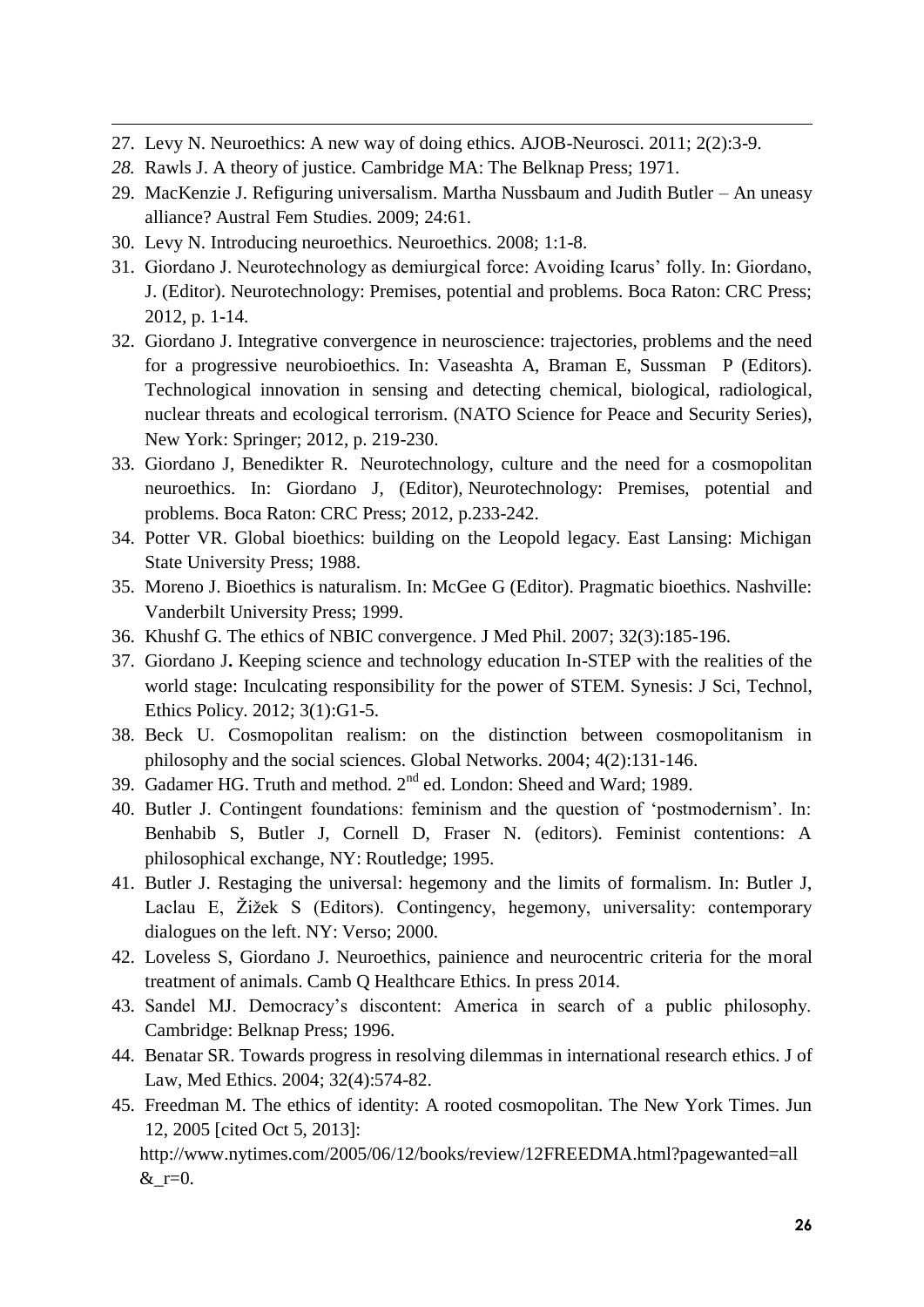- 46. Bernstein A. Moral cosmopolitanism. In: Encyclopedia of global justice. NY: Springer; 2012.
- 47. Beitz C. Political theory and international relations. 2<sup>nd</sup> ed. Princeton: Princeton University Press; 1999.
- 48. Moellendorf D. Cosmopolitan justice. Boulder: Westview Press: 2002.

1

- 49. Pogge T. Cosmopolitanism and sovereignty. Ethics, 1992; 103(1):48-75.
- 50. Singer P. One world: the ethics of globalization.  $2<sup>nd</sup>$  ed. New Haven: Yale University Press; 2004.
- 51. Himmelfarb G. The illusions of cosmopolitanism. In: Van Hooft S (Editor). Cosmopolitanism: a philosophy for global ethics. Durham: Acumen; 2006.
- 52. Barber BR. Constitutional faith. In: Van Hooft S (Editor). Cosmopolitanism: A philosophy for global ethics, Durham: Acumen; 2009.
- 53. McConnell MC. Don't neglect the little platoons. In: Van Hooft S (Editor). Cosmopolitanism: a philosophy for global ethics. Durham: Acumen, 2009.
- 54. Foucault M. The birth of the clinic: An archaeology of medical perception. NY: Vintage Press; 1973.
- 55. Benedikter R, Giordano J. Neurotechnology: new frontiers for European policy. Paneuropean network: science and technology. Eur J Government. 2012;1(3):204-208.
- 56. Kuczewski MG. The common morality in communitarian thought: reflective consensus in public policy. Theoret Med Bioethics. 2009; 30(45):45-54.
- 57. Bradley FH. Ethical studies. Oxford: Oxford University Press; 1878.
- 58. Dewey J, Tufts JH. Ethics.  $2^{nd}$  ed. New York: Henry Holt; 1932.
- 59. Haslett DW. What is wrong with reflective equilibria? Philos Quarterly. 1987; 37(148):305-311.
- 60. Casebeer W. Plenary testimonial presented at US' President's Commission for the Study of Bioethical Issues. Aug 23, 2013. [www.bioethics.gov/node/2224.](http://www.bioethics.gov/node/2224)
- 61. Ambrosio FJ. Philosophy, religion and the meaning of life. Chantilly: The Teaching Company; 2009.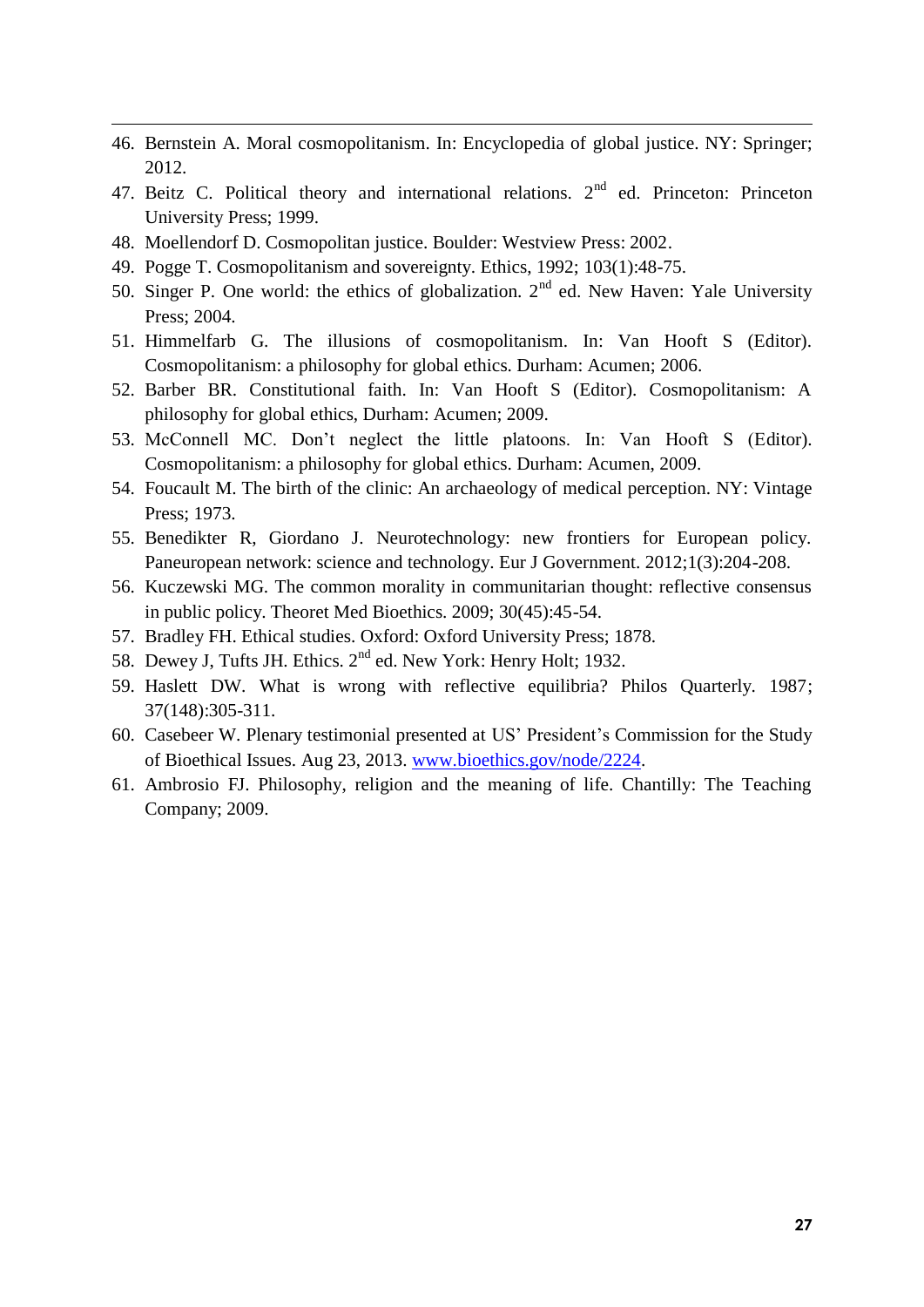|  | ۰, | ł |  |
|--|----|---|--|
|  |    |   |  |

1

| Neuroscientific/Neurotechnological<br>(NeuroS/T) Developments                                                                                                                                                                                                                                                                                                                                                                                                                                                                                            | <b>Neuroethical Issues</b>                                                                                                                                                                                                                                                                                                                                                                                                                                                                                                                                              |  |
|----------------------------------------------------------------------------------------------------------------------------------------------------------------------------------------------------------------------------------------------------------------------------------------------------------------------------------------------------------------------------------------------------------------------------------------------------------------------------------------------------------------------------------------------------------|-------------------------------------------------------------------------------------------------------------------------------------------------------------------------------------------------------------------------------------------------------------------------------------------------------------------------------------------------------------------------------------------------------------------------------------------------------------------------------------------------------------------------------------------------------------------------|--|
| I. Use of neuroS/T to assess physiology,<br>cognition, emotion, and behavior<br>NeuroS/T approaches include:<br>• Neuroimaging<br>$-$ PET<br>- SPECT<br>$-$ fMRI<br>- fNIRS<br>- DTI<br>$-$ qEEG<br>$-$ MEG<br>Neurogenomics/genetics<br>Neuroproteomics<br>Neurobiomarker assessment                                                                                                                                                                                                                                                                    | • Validity, viability, and value of<br>neuroS/T capability, assessment,<br>claims and meanings<br>Imposition upon privacy and<br>personal liberty<br>• Use/misuse of neurocentric criteria<br>to define/predict:<br>- Personhood<br>- Capability<br>- Culpability<br>- Normality/abnormality<br>- Potential<br>• Use of neurocentric criteria to<br>establish social norms and<br>standards for socio-economic and<br>political treatment                                                                                                                               |  |
| II. Use of neuroS/T to affect brain<br>structure and functions (cognition,<br>emotion, and behavior)<br>NeuroS/T approaches include:<br>Tissue and genetic manipulation, e.g.:<br>- Transplants<br>- Stem cells<br>- Genomic/genetic modification<br>Neuro-psychotropic drugs (to affect<br>$\bullet$<br>memory, vigilance, sleep, pain, mood,<br>aggression, etc.)<br>Neural-machine interfaces, e.g.:<br>$\bullet$<br>- Neuroprosthetics<br>- Deep-brain stimulation<br>- Direct cortical stimulation<br>- Transcranial stimulation<br>- Neurofeedback | Actual capabilities and limitations<br>$\bullet$<br>Appreciation/recognition and<br>$\bullet$<br>responsibility for benefits, burdens,<br>risks, and harms.<br>Defining nature and extent of<br>treatment, enablement, and<br>enhancement<br>• Thought, emotion, personality, and<br>behavioral alteration and control<br>• Weaponization of neuroS/T<br>• Technical and economic leveraging<br>to affect political (bio)power<br>Distributional variation (i.e.,<br>$\bullet$<br>influencing social status of<br>neurocentrically-determined "haves<br>and have-nots") |  |